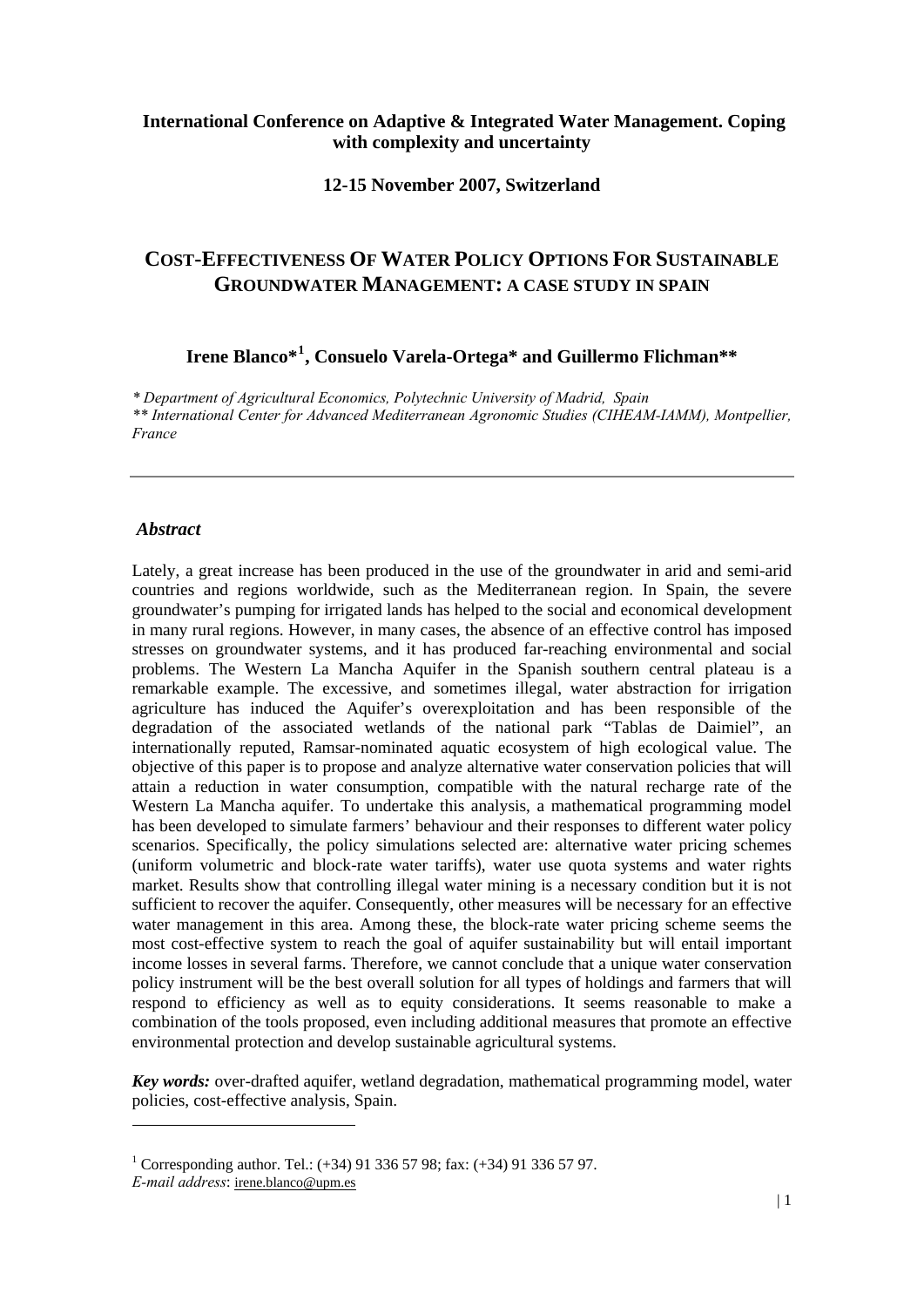#### **1. Introduction**

Groundwater in Spain, as in other arid or semiarid countries worldwide, has been intensely used for the expansion of irrigated agriculture due to its easy access, low cost of irrigation infrastructure and high farming profitability (Llamas, 2005). Stating in the early 70's this phenomenon was induced due to technological development in well drilling and pump installations, improved knowledge of hydrology and the introduction of modern water-saving irrigation techniques and new cropping systems. Alongside, the effects of agricultural policies with production-based direct payments and other policy supports resulted in mounting water abstractions and expansion of irrigated surface (Varela-Ortega, 2007).

 This booming development was carried out by many private farmers with no public subsidies and induced a remarkable socioeconomic development in many rural areas. In the absence of strict water abstractions regulations, this phenomenon has been popularized as the "silent revolution" (Llamas *et al.*, 2006), and the largely uncontrolled use of groundwater resources has resulted in the overexploitation of aquifers, environmental degradation and loss of associated valuable wetlands and aquatic ecosystems (Coleto *et al.* 2003, Llamas et al. 2005, Varela-Ortega 2007, Martinez-Santos 2007).

 One remarkable example of overexploitation of groundwater resources can be found in the Spanish Western La Mancha Aquifer, situated in the inland central region of Castilla-La Mancha in the Upper Guadiana river basin (see figure 1).



**Figure 1.** Situation of the Western La Mancha Aquifer.

*Source*: Own elaboration from Martínez-Santos *et al.* (2007) and named in Sorisi (2006)

 Groundwater in this aquifer can be defined as a common good with partial-free access. The difficulty and high cost in controlling water abstraction for irrigation agriculture (that uses up to 90% of all water resources available), has favoured the proliferation of numerous illegal drilling of wells and excessive abstraction. Official sources estimate that nowadays more than the 50% of the existing extractions in the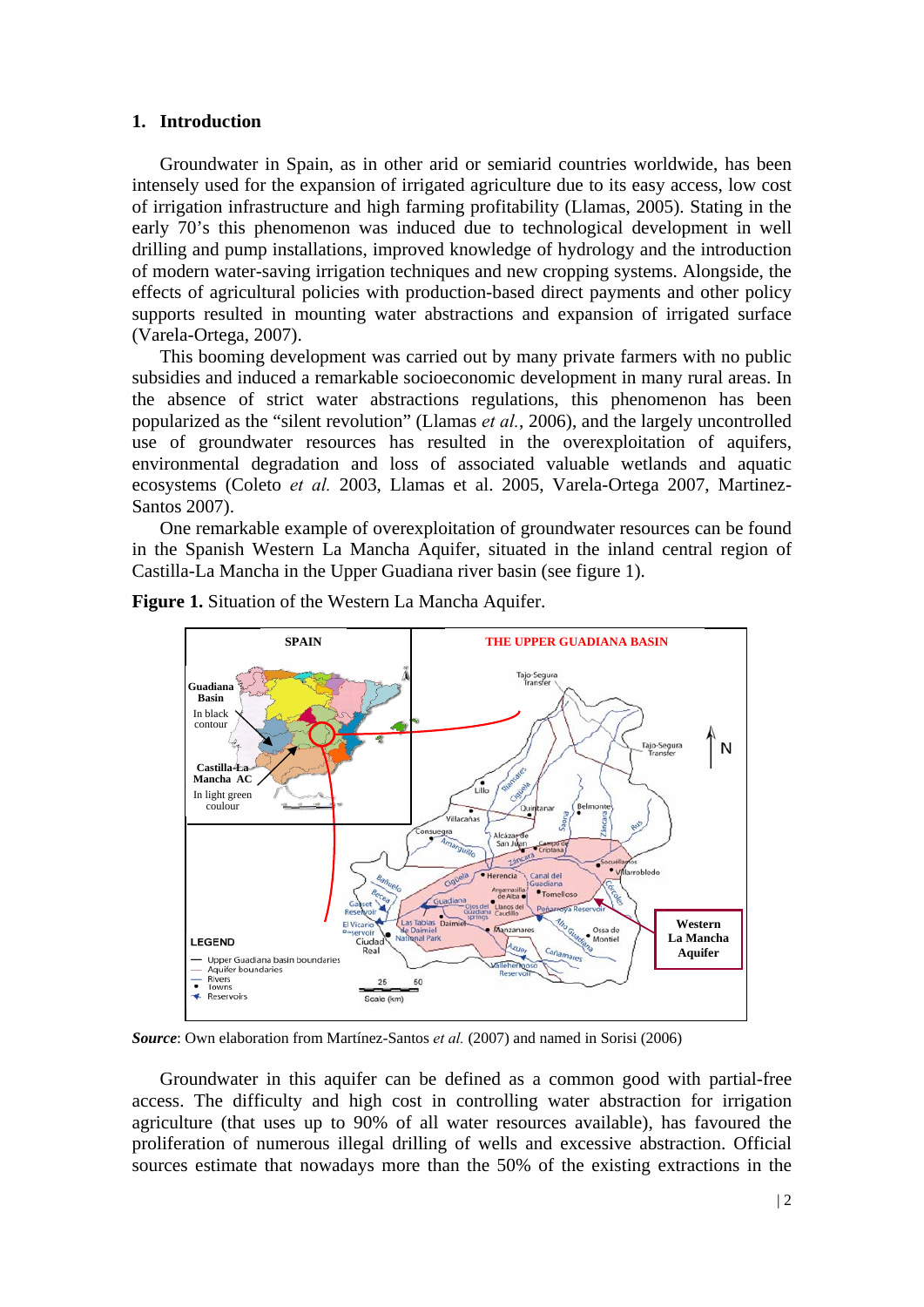Western La Mancha Aquifer are not registered and that the total number of abstractions of the aquifer exceeds the natural recharge rate of the aquifer at length, , estimated to be  $230$  Hm<sup>3</sup> (CHG, 2005a; CHG, 2006). This type of free-riding behaviour is common to other areas in the world where subterranean water is the major source of water for irrigation farming (Provencher *et al.* 1994; Shah *et al.* 2000; Varela-Ortega *et al.* 2003; Varela-Ortega 2007; Schuyt, 2005; Llamas *et al.* 2006).

This phenomenon is often explained by the widely known "Tragedy of the Commons" (Hardin, 1968). This approach, in the case of groundwater, shows how the search of the own interest (to maximize the individual's consumption) leads each user to ignore the impact of his extractions on the future Aquifer storage. When private extractions exceed the optimum social rate, the aquifer will be overexploited causing the degradation of the common resources, an irrational behavior from the collectivity's perspective.

This type of behavior implies the production of negative externalities that affect other users and the whole society. (Milliman, 1956; Gisser *et al*. 1980, Provencher *et al.* 1993; Rubio *et al*. 2001; Iglesias, 2001 ; Brozovic *et al.* 2006). In the zone of study, overpumping by irrigators in the Western La Mancha Aquifer has resulted in economic and environmental negative externalities such us the following:

- Global diminution of the water table and intensification of control measures.
- Increased extraction costs.
- Loss of propriety rights due to drying-up of wells when water table falls.
- Increase in crop production, agricultural supply and drive decrease in crop prices.
- Pollution and degradation of the associated wetlands of the national park "Tablas de Daimiel", an internationally reputed, Ramsar-nominated aquatic ecosystem of high ecological value.

 There are traditionally two management solutions to avoid the negative effects of the exploitation behavior and to internalize the externality cost in the total resource cost (Ostrom, 1990): centralized management (State's regulation) and decentralized management (market of tradable water rights). Currently, a quota system (centralized instrument), known as Water Abstraction Plan (WAP), is used by the Guadiana River Basin Authority to control water abstractions in the Western La Mancha aquifer. This regulation forbids the opening of new extractions and limits the water abstractions by means of a quota system with no compensation. The current WAP gives a global maximum extraction for the agricultural use of  $213.4 \text{ Hm}^3$ , and suggests a staggering of the maximum allowances for the herbaceus crops depending on farm size, so the largest farms have higher limits (CHG, 2005b). However, the strict quota system of the WAP in the Western La Mancha aquifer has neither produce the desired level of water use reduction, nor the recovery of the associated wetlands.

 The revision of the current water policies and the application of new policy instrument and complementary measures for the rural populations is one of the major tasks than have to be address by water managers and policy makers in the area.

#### **2. Objective of the research**

In this context, the objective of this paper is to propose and analyze alternative water conservation policies that will attain a reduction in water consumption, compatible with the natural recharge rate of the Western La Mancha aquifer that will, ultimately, promote a sustainable groundwater management in the Upper Guadiana basin.

 The impacts produced by these water demand management tools have been analyzed at sub-basin level, that is the aquifer perimeter, and at desegregated level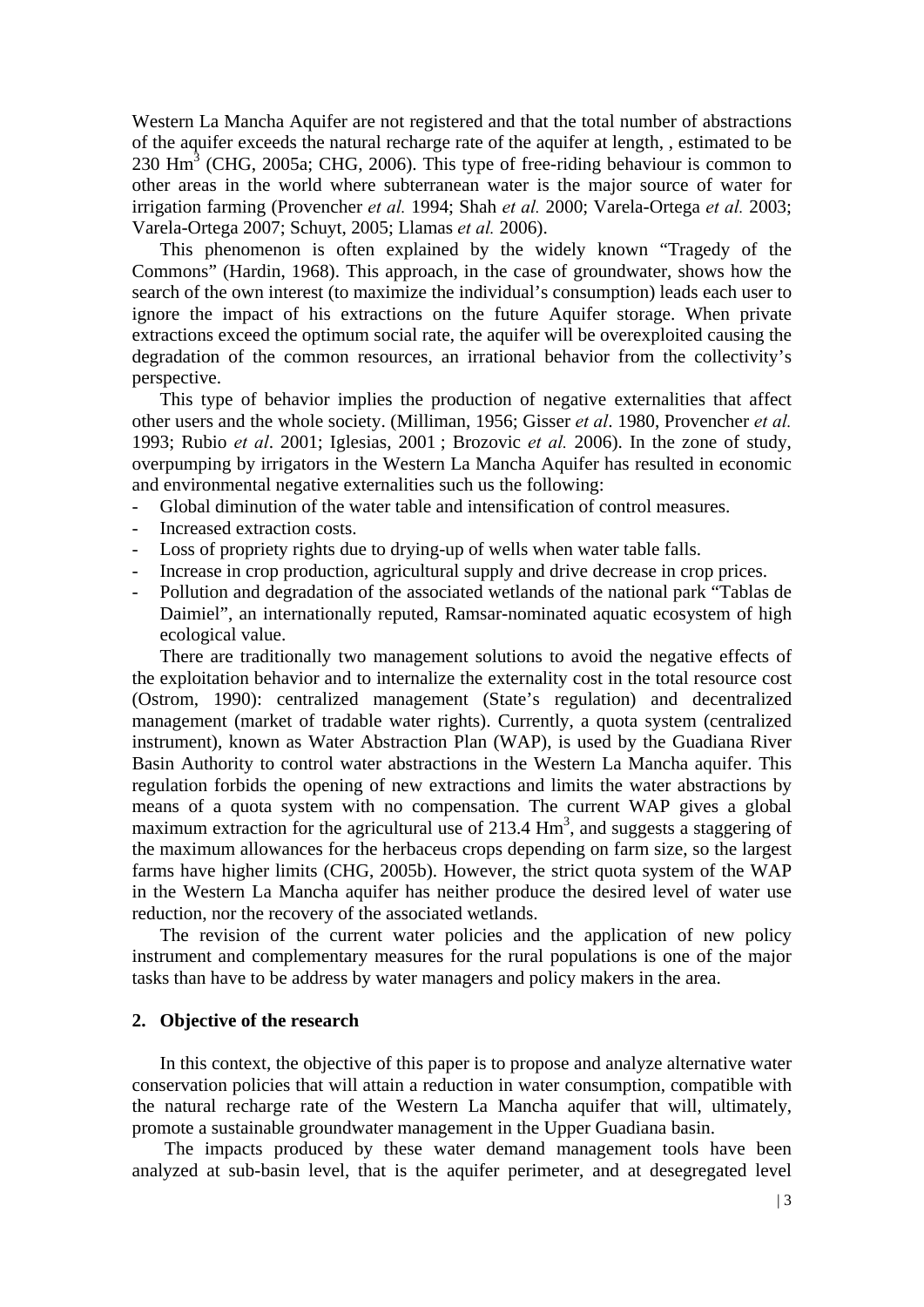focusing on the two sides of the conflict (the "legal water abstractions" and the "illegal water abstractions"), through a set of indicators aimed at representing the economic, social and environmental performances of irrigated systems.

## **3. Methodology**

1

The methodology developed to undertake this analysis is summarized in figure 2. It comprises the following parts:

- (1) Elaboration of a database supported by an ample field work carried out during 2005 and [2](#page-3-0)006 within NEWATER  $Project^2$  that consists in surveys and interviews to the main stakeholders in the area (technical experts, irrigation communities, river basin managers, regional government officials, and environmental ONG's, farmers unions, individual farmers and private law firms).
- (2) Selection of the representative farms from an elaborated farm typology and irrigation associations' typology that represent the agricultural sector in the area.
- (3) Elaboration of an aggregated non-linear Mathematical Programming Model of constrained optimization developed to simulate farmers' behaviour under different water policy scenarios and risk situations as a result of climate as well as market prices variability. The MPM maximizes the regional expected utility, while keeping the specificity of the individual constraints (technical, economic, social and policy). This dual characteristic of the model permits the analysis at aggregated level (basin) as well as at disaggregated level (farm) and it complements previous modeling work carried out in the area of study.
- (4) Development of simulated scenarios that are stakeholder-driven as well as policydriven. Stakeholders have been strongly encouraged during the different field-work interviews and along the NeWater project meetings to formulate scenarios that will contribute to the search of an acceptable and a sustainable water management model in the Western La Mancha aquifer. The policy simulations selected are namely the implementation of the on-going national water use quota system (water allotment rights), the application of alternative water pricing schemes (uniform volumetric and block-rate water tariffs), and the establishment of a water rights market. In all the simulated scenarios, it has been previously considered that all illegal wells have been legalized beforehand by paying an entry right fee.
- (5) Analysis at different levels of aggregation: The effects of these alternative water conservation policy instruments have been analyzed at sub-basin level, that is the aquifer perimeter, and at disaggregated level focusing on the two sides of the conflict: the "legal water abstractions" and the "illegal water abstractions". A set of indicators has been used to represent the economic, social and environmental performances of irrigated systems. The calculation of these parameters and the comparative cost-effectiveness analysis of the different policy programs proposed are at the core of this fifth stage of the methodology.

<span id="page-3-0"></span><sup>&</sup>lt;sup>2</sup> "New Approaches to Adaptive Water Management under Uncertainty", FP6-2003-GLOBAL-2-SUSTDEV-6.3.2-511179-2, DG Research. European Commission.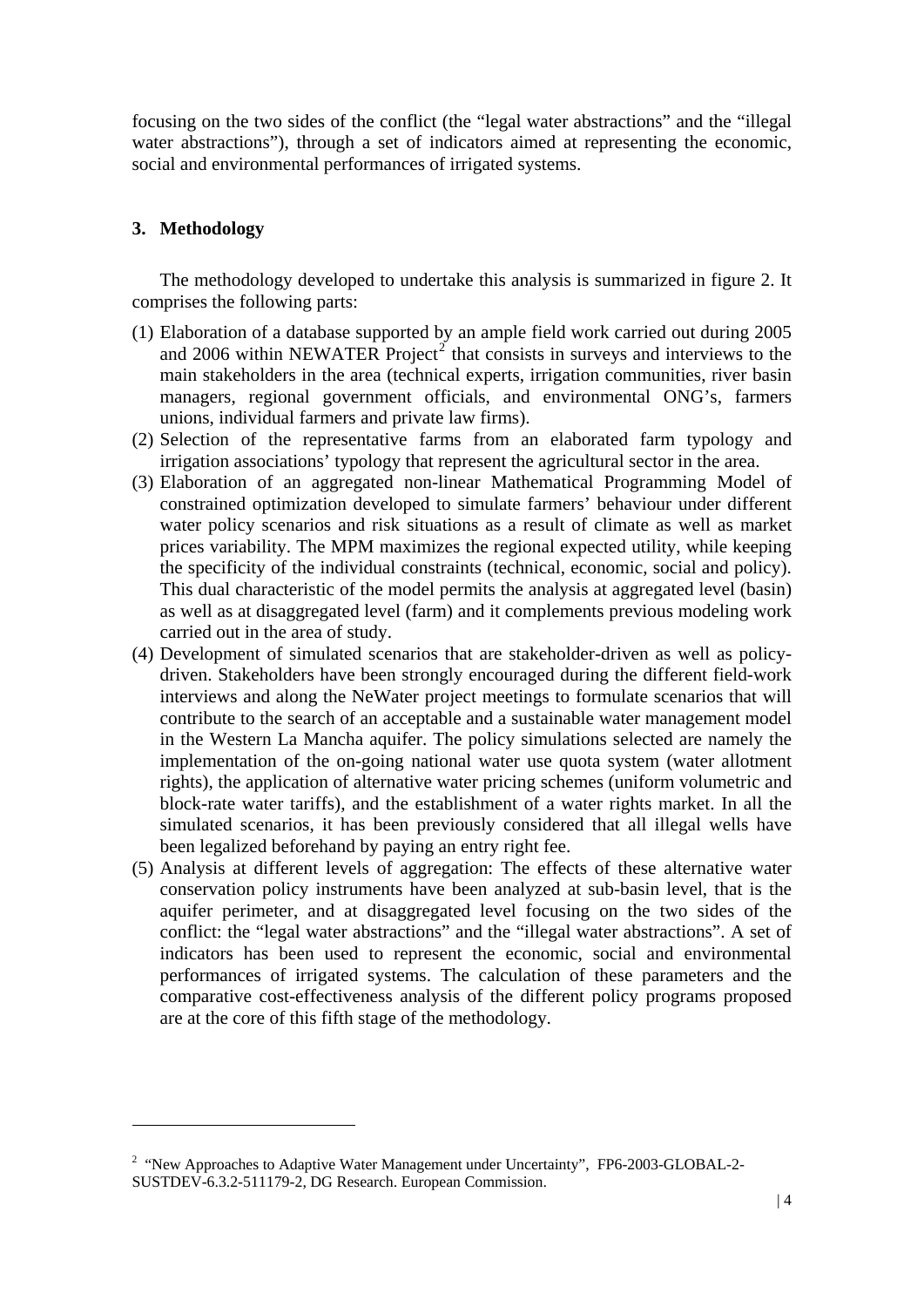

### **Figure 2.** Schema of the research methodology

# **5.1. Identification of the representative farms**

 The zone of study has been identified by two representative farm types (F1, F2). These representative farms are a dichotomised simplification of the reality. Farm type F1 corresponds with a farm with legal wells (in rule to the law) and respectful to the Water Abstraction Plan determined by the Guadiana River Basin Authority in 2005. Farm type F2 represents the node of illegal water demand, that is, a farm with illegal wells (no registered) or with legal wells (registered or catalogued) of which more water than the allowed in the Water Abstraction Plan is being extracted.

 Besides, these two types of farms feature different structural parameters, crop distribution and risk perception. The "legal farm" F1 has a lager size (140 has) than the illegal farm (15 has) and a higher proportion of rainfed crops (mainly barley). The "illegal farm" F2 grows mainly high-yield cash crop such us vegetables and irrigated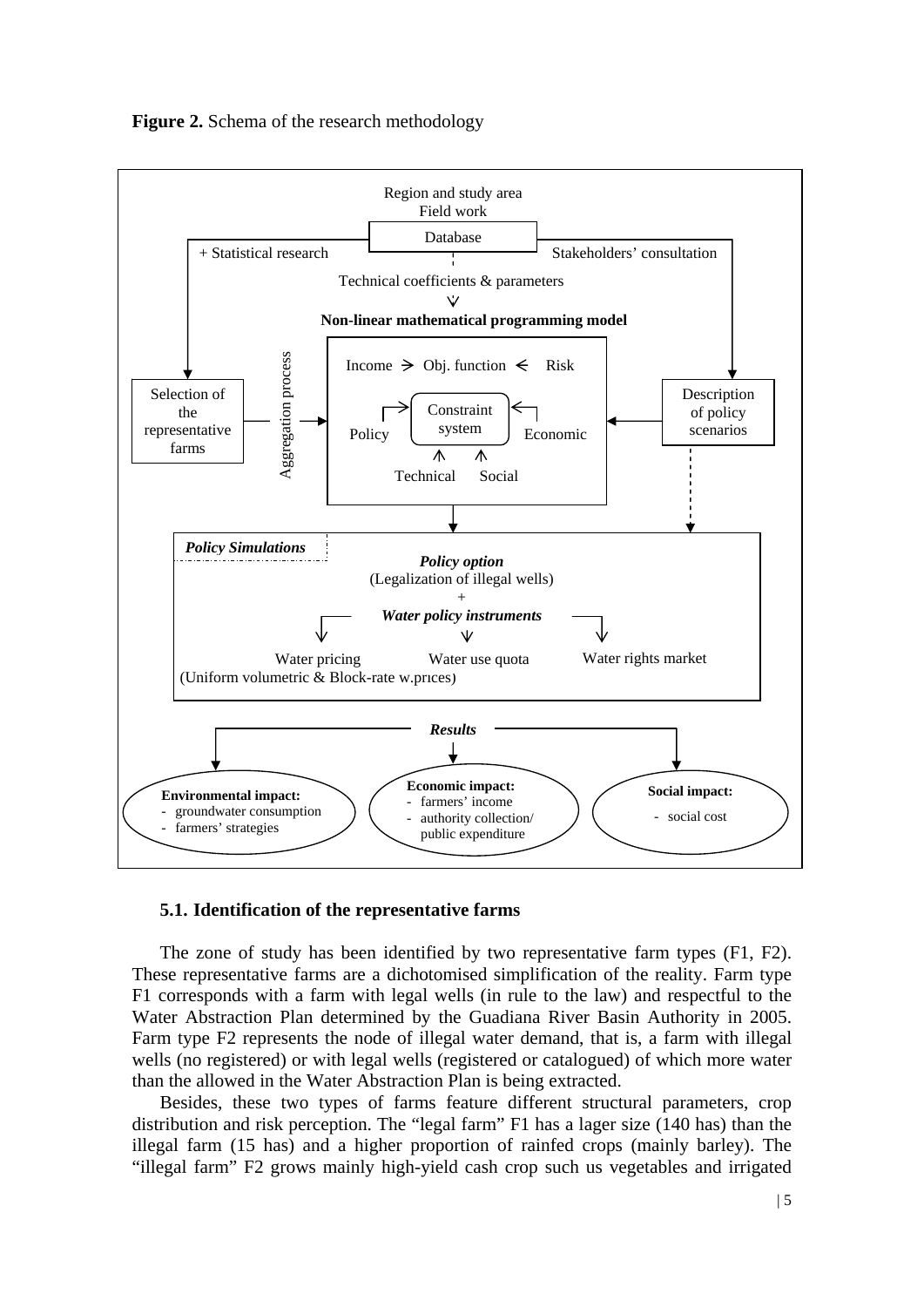vineyard (very difficult to be detected through satellite techniques and with a lower control risk by the River Basin Authority).

 The two selected representative farms have been aggregated at sub-basin level following the hypothesis of linearity. Therefore, farms F1 and F2 represent respectively 69% and 31% of the total cultivated surface in the aquifer (192,538 hectares).

 The main characteristics of each farm type (legal and illegal) are summarized in table 1.

|                                       | <b>Aggregated "legal"</b><br>farm type F1 | <b>Aggregated "illegal"</b><br>farm type F2 |
|---------------------------------------|-------------------------------------------|---------------------------------------------|
| Size of the representative farms (ha) | 140                                       | 15                                          |
| Total surface (ha)                    | 132,538                                   | 60,000                                      |
| Irrigated surface (%)                 | 60                                        | 80                                          |
| <b>Number of wells</b>                | 16,719                                    | 22,917                                      |
| Soil type $(\% )$                     |                                           |                                             |
| Bad sol                               | 60                                        | 20                                          |
| Good sol                              | 40                                        | 80                                          |
| Crop distribution $(\% )$             |                                           |                                             |
| Barley                                | 40.00                                     | 10.00                                       |
| Wheat                                 | 15.19                                     | 10.00                                       |
| Maize                                 | 1.00                                      |                                             |
| Vegetables                            | 13.15                                     | 38.50                                       |
| Vineyard                              | 25.00                                     | 40.00                                       |
| Set-aside                             | 5.66                                      | 1.50                                        |
| Total area (%)                        | 100                                       | 100                                         |
| Grouping parameter (%)                | 69                                        | 31                                          |

**Table 1.** Aggregated representative farm types

*Source***:** Own elaboration from INE (Statistic National Institute, 1999), IES (Statistic Institute of Castilla-La Mancha, 2006), CHG (Guadiana River Basin Authority, 2006) and farmers' surveys (2005&2006).

#### **5.2. The model**

1

 For analysing the impact of different policy options we have developed a non-linear single-year static mathematical programming model (MPM) of constraint optimisation defined at regional scale (sub-basin aggregation)<sup>[3](#page-5-0)</sup>.

The model optimizes the regional expected utility, as an aggregation of the expected utilities of the two farm types, while keeping the specificity of the individual constraints (techniques, economic, social and policy) (Buckwell *et al.* 1972, Deybe 1994, Abbas *et* 

allowed by the Guadiana river basin authority, usually stipulated in the Water Abstraction Plan (*wap*).  $watera_{f1}^1 = watera_{f1}^0 - exc$ ;  $exc = \sum_f wc_f^0 - wap$ 

<span id="page-5-0"></span><sup>&</sup>lt;sup>3</sup> A recursive model for two periods has also been developed to analyse the current conflict situation on the water use between "legal" and "illegal" farms. The following equations show how the availability of water for the "aggregated legal farm" in the year  $0 \, (watera_{f1}^0)$  is reduced in the year  $1 \, (watera_{f1}^1)$  because

of the excess of water consumed as a result of illegal pumping (*exc*). This excess has been estimated as the difference between the total quantity of water used  $(\sum_f w c_f^0)$ , less the highest water consumption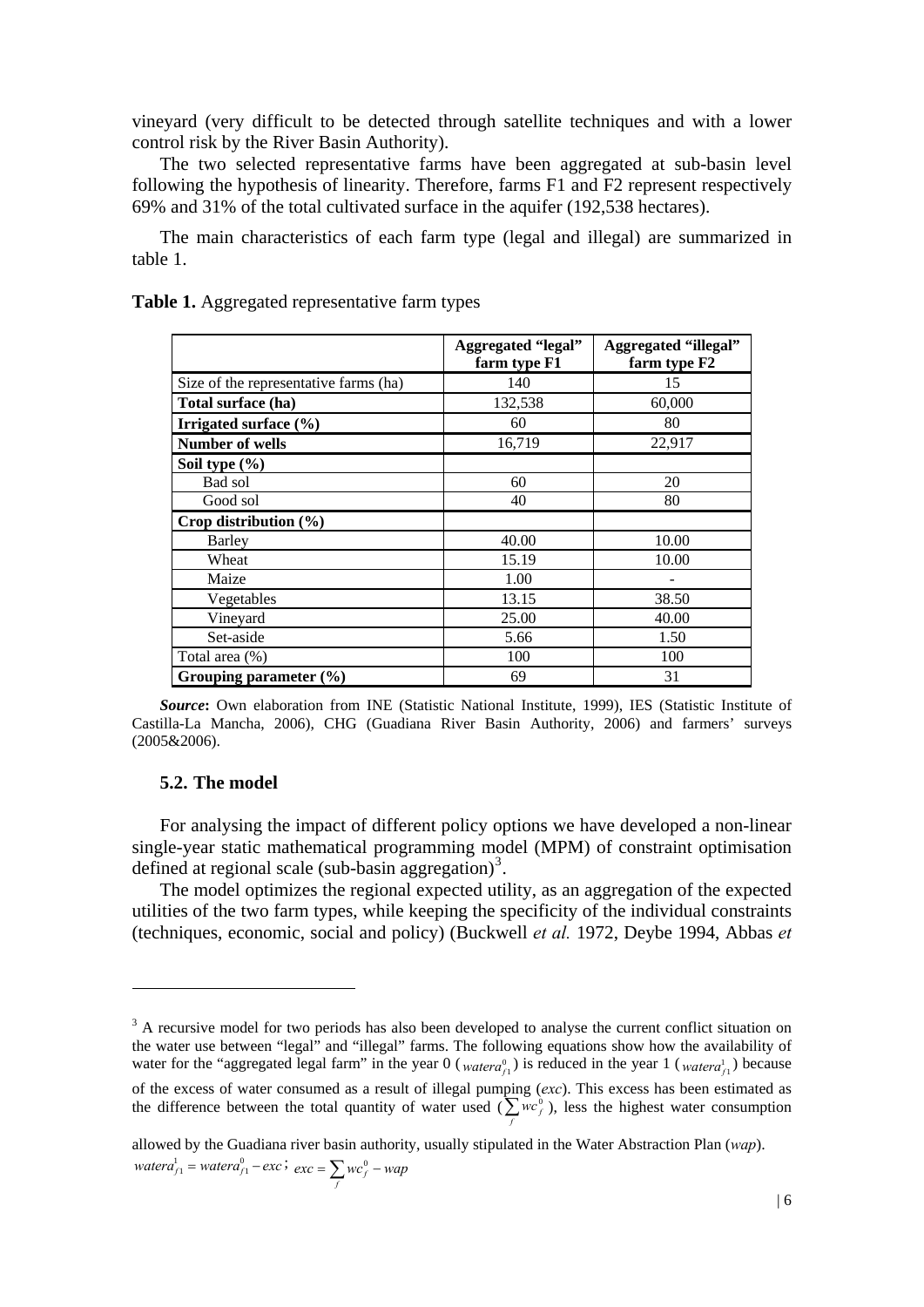*al.* 2005). Consequently, this model allows integrating the characteristics of the two aggregated representative farms and their potential water exchanges.

Following the mean-standard deviation analysis (Hazell *et al.* 1986), the objective function of the model is:

$$
MaxU = \sum_{f} (Z_f - \phi \cdot \sigma_f)
$$
 (1)

where U is the expected regional utility, Z is the average net income,  $\phi$  is the coefficient for the risk aversion parameter, and  $\sigma_f$  is the standard deviation of the income distribution.

Z, is calculated through the equation:

$$
Z_f = \sum_c \sum_k \sum_r gm_{c,k,r} \cdot X_{c,k,r,f} + md \cdot cp \cdot \sum_c \sum_k \sum_r sb_{c,r} \cdot X_{c,k,r,f} + md \cdot sfp_f \cdot numf_f
$$
  
- oc \cdot 
$$
\sum_p fla_{p,f} - hlp \cdot \sum_p hl_{p,f} - tpc_f - sirrg_f \cdot wtarif - well_f \cdot wellt
$$
 (2)

where  $X_{c,k,r,f}$  are the decision-making variables that represent the growing area (in hectares) by crop type (*c*) soil characterisation (*k*), irrigation technique (*r*) and farm type (*f*);  $gm_{c,k,r}$  is the gross margin ( $\bigoplus$ ha); *md* modulation rate; *cp* coupling rate; *sb<sub>c,r</sub>* is the CAP aid ( $\bigoplus$ ha); *sf<sub>pf</sub>* is the single farm payment ( $\bigoplus$ ; *numf<sub>f</sub>* number of farms; *oc* family labor opportunity cost  $(\oplus h)$ ; *fla<sub>p,f</sub>* family labor availability (h); *hlp* wage for hired labor  $(\oplus h)$ ;  $h l_{nf}$  is hired labor (h); *tpc<sub>f</sub>* is total abstraction costs ( $\oplus$ ; *sirrg<sub>f</sub>* irrigated surface (ha); *wtarif* is the water use tariff ( $\epsilon$ irrigated ha); *well<sub>f</sub>* is the number of registered wells; *wellt* is the tax paid by well  $(\bigoplus)$ .

 $\sigma_f$ , the standard deviation is generated by a set of states of nature defined by climate variability (crop yields) and market variability (crop prices) as follows:

$$
\sigma_f = \sqrt{\left(\sum_{sn} \sum_{sm} Z_{sn,sm,f} - Z_f\right)^2}
$$
 3)

where  $Z_{sn,sm,f}$  and  $Z_f$  are the random and the average net income respectively; and N represents the combination of the different states of nature (*N=100*).

*Land constraints:*

$$
\sum_{c} \sum_{r} X_{c,k,r,f} \le \text{surf}_{k,f} \tag{3}
$$
\n
$$
\sum_{c} \sum_{k} \sum_{ri} X_{c,k,ri,f} \le \text{sirrg}_{f} \tag{5}
$$

where *surf<sub>kf</sub>* is surface availability;  $X_{c,k,ri,f}$  irrigated surface; *sirrg<sub>f</sub>* number of hectares declared for irrigation.

*Labor constraints:*

$$
\sum_{c} \sum_{k} \sum_{r} lr_{c,r,p} \cdot X_{c,k,r,f} \leq fl a_{p,f} + h l_{p,f}
$$
\n(6)

where  $lr_{c,r,p}$  is crop labor requirements;  $fla_{p,f}$  family labor availability;  $hl_{p,f}$  hired labor.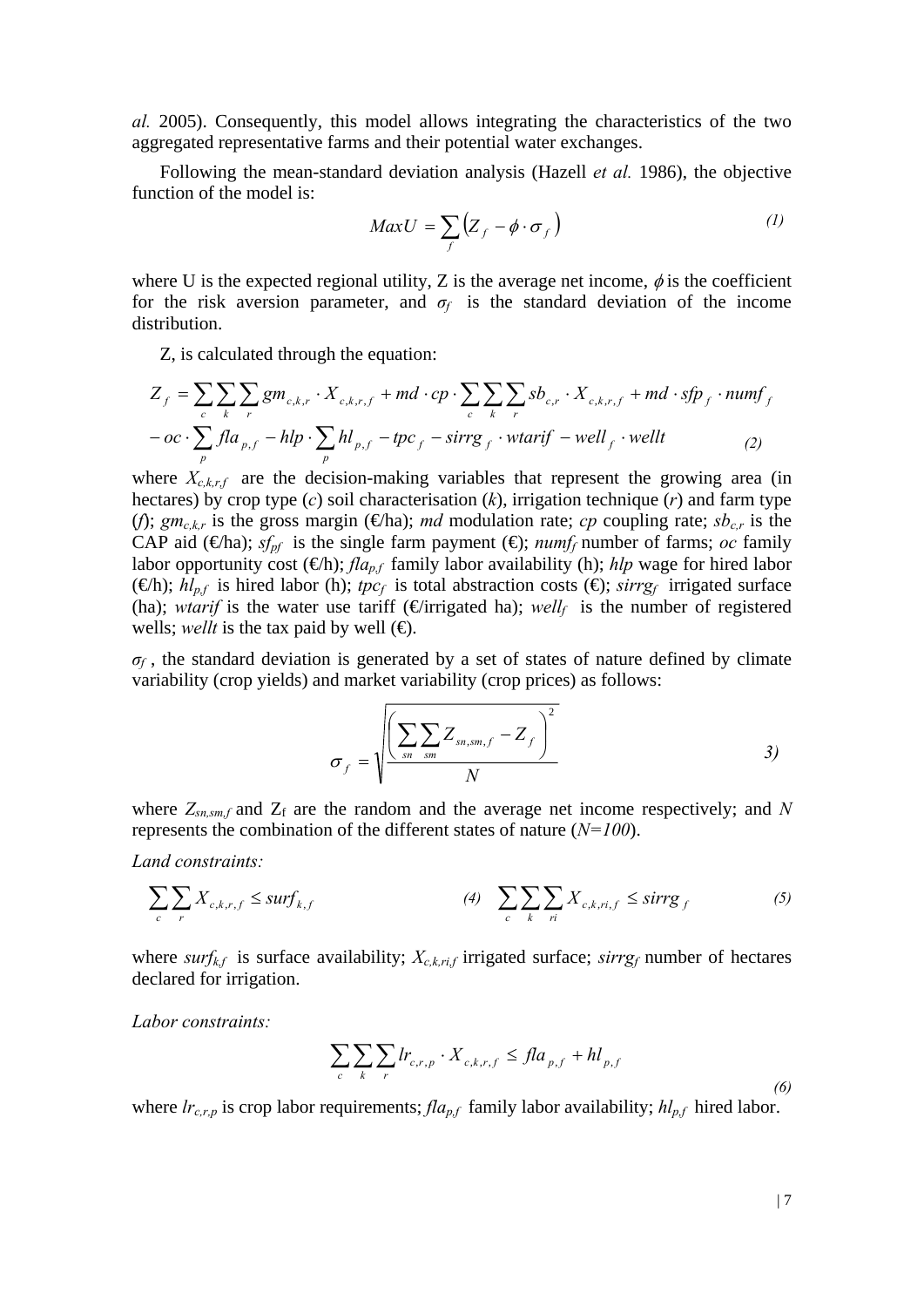*Water availability constraints:*

$$
\sum_{c} \sum_{k} \sum_{r} wr_{c,k,r} \cdot X_{c,k,r,f} \leq watera_{f}
$$
\n(7)

where  $wr_{ckr}$  is crop water needs; *watera<sub>f</sub>* water availability.

$$
tpc_f = \alpha_f \cdot (wc_f)^2 + \beta_f \cdot wc_f + \delta_f
$$
 (8)

where *tpc<sub>f</sub>* is total water abstraction costs; *wc<sub>f</sub>* water consumption;  $\sigma_f$ ,  $\beta_f$ ,  $\delta_f$ , coefficients of the polynomial function, which has been obtained with an econometric analysis from the experimental data collected in the field work.

*Policy constraints:*

$$
setmn \cdot \sum_{cop} \sum_{k} \sum_{r} X_{cop,k,r,f} \le \sum_{k} \sum_{r} X_{set,k,r,f} \le setmx \cdot \sum_{cop} \sum_{k} \sum_{r} X_{cop,k,r,f} \tag{9}
$$

where *setmn* and *setmx* are compulsory minimum and maximum land set aside rates;  $X_{set,k,r,f}$  set aside surface;  $X_{cop,k,r,f}$  COP growing area (cereals, oilseed and protein crops).

$$
\sum_{vi} \sum_{k} \sum_{r} X_{vi,k,r,f} = \text{surfvi}_f \tag{10}
$$

where  $X_{v_i,k,r,f}$  vineyard surface; *surfvi<sub>f</sub>* is the vineyard surface actually cropped in the farm defined by the CAP plantation rate and fix in this single period model.

#### *Calibration and validation of the model*

The risk aversion parameter is used as a calibration coefficient that prevents the introduction of additional constraints that would imply unjustified inflexibilities in the model<sup>[4](#page-7-0)</sup>. To complement the calibration analysis we have used the Percent Absolute Deviation (PAD) to verify that the model reproduces the initial crop distribution, as the main decision-making variable in the model. This parameter measures the weighed absolute difference between predicted and measured values, expressed as a percentage deviation<sup>[5](#page-7-1)</sup>. When this deviation is lower than 15%, the calibration is accepted. In this case, the PAD obtained was 5.11% and 5.68% in the aggregated farms F1 and F2 respectively, values ranked in the excellent upper limit of Hazell and Norton classification (Hazell and Norton, 1986).

#### **5.3. The policy scenarios**

1

 The considered baseline is the real situation (over-drafted aquifer) with strict water abstraction quotas to the legal farms from their licensed wells and a free-riding behavior out of control in the form of illegal drilling of wells and excessive mining. The agricultural policy scenario is the same in all the simulations. It is represented by the new CAP reform (2003), adopted by Spanish law. That is the partial decoupling formula, consisting in a 25% of payments coupled to production and a 75% decoupled

<span id="page-7-1"></span>
$$
^{5} \; PAD(\%) = \left[ \sum_{i=1}^{n} \left| \overline{X}_{i} - X_{i} \right| \right] \cdot 100 / \sum_{i=1}^{n} \overline{X}_{i} \; ; \; \overline{X}_{i} \; \text{measured level}; \; X_{i} \; \text{estimated level}
$$

<span id="page-7-0"></span><sup>&</sup>lt;sup>4</sup> The risk aversion parameter selected was 1.65. It indicates that the probability to have an income higher or equal to Z is 95% with an error of the hypotheses test lower to 5%.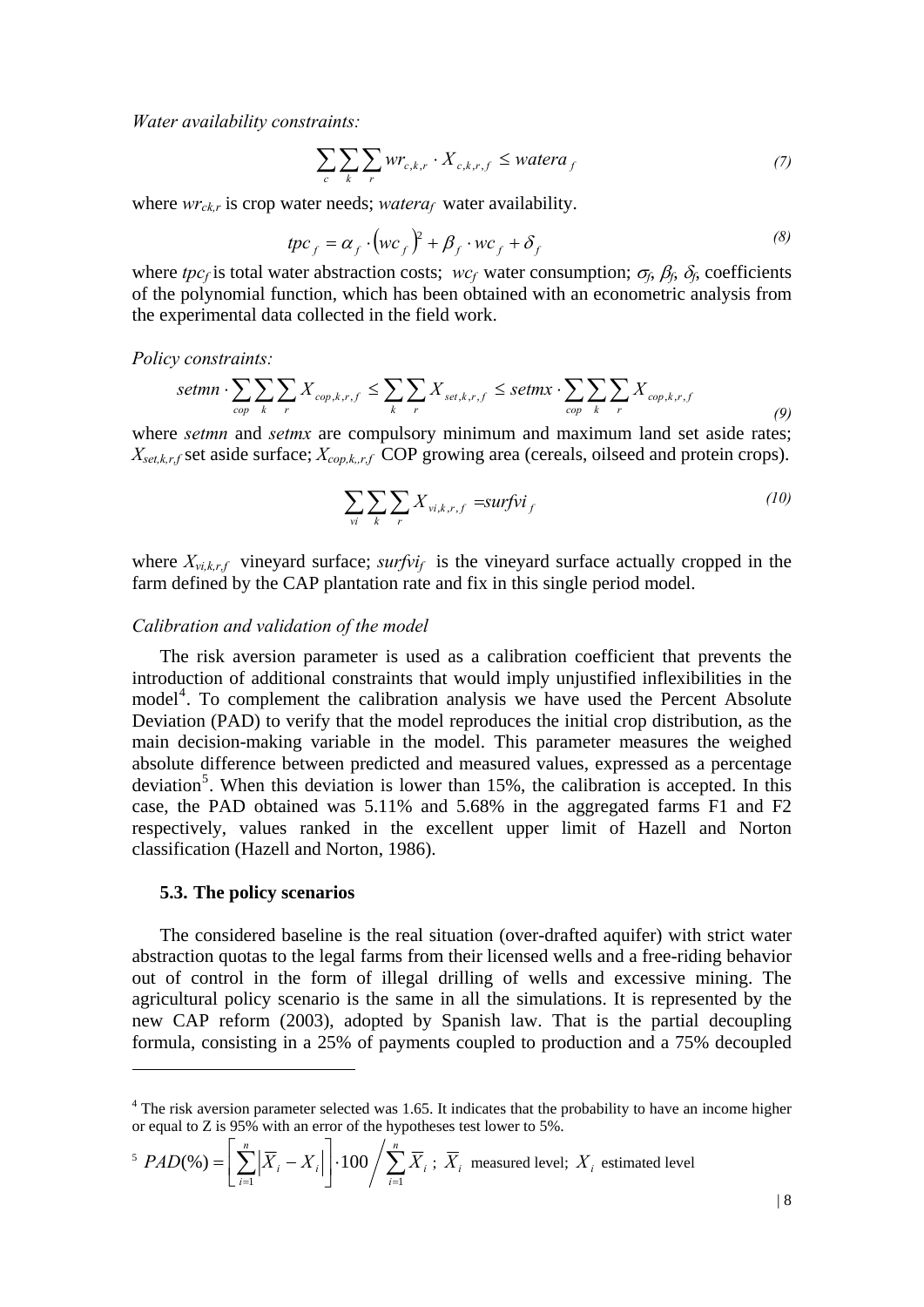(single farm payment). The CAP's second pillar reform has also been taken into account, simulating a subsidies modulation of 4%, whose funds are available since 2006 and will finance rural development projects (UE Regulations 1782/03 and 796/04).

 The first policy measure analysed is the legalization of the illegal wells. We have simulated this hypothetical administrative policy option to control water abstractions and to put an end to the historical conflict between "legal" and "illegal" wells $<sup>6</sup>$  $<sup>6</sup>$  $<sup>6</sup>$ . All the</sup> illegal wells have been legalized by paying an entry right fee of 6000  $\epsilon$ ha irrigated (CHG 2004), (400  $\oplus$ ha irrigated/year on a horizon of amortisation of 15 years). This value reflects two essential costs. On the one hand, the administrative cost paid by the legal farms since its creation (year 1985) and on the other hand, the opportunity cost of illegal water that was extracted during the last 15 years. This policy option has been subsequently combined with other water demand management instruments. In all the cases, the Water Abstraction Plan is not henceforth considered.

 The second policy scenario analysed is a uniform volumetric water pricing system, that is, a charge per volume applied measured as  $t \in \text{Im}^3$ . We have considered a gradual increase of 0.009  $\in \mathfrak{m}^3$  in water price for fifteen price levels ( $P_1$ ,  $P_2$ ,  $P_3...P_{15}$ ), starting from a value of  $0 \in \mathfrak{m}^3$  and ending in  $0.126 \in \mathfrak{m}^3$ .

 The third policy scenario studied is a block-rate charge defined by a set of prices (*t* $t' \in \mathbb{R}^3$ ) and quantities delivered (% of water allotment right) such as follows: (i) *t*, 0-33%; (ii) *t'*, 33-66% (*t'*>*t*); (iii) *t*'', 66-100% (*t''*>*t'*). Table 2 shows the simulated block-rate water pricing structure.

| Blocks of water consumption in the | Set of prices | Price levels |       |       |          |          |
|------------------------------------|---------------|--------------|-------|-------|----------|----------|
| Western La Mancha Aquifer          |               | D            |       |       | $\cdots$ | $P_{15}$ |
| $0-80$ Hm <sup>3</sup>             |               |              | 0.003 | 0.006 |          | 0.042    |
| 80-160 $\text{Hm}^3$               |               |              | 0.006 | 0.012 | $\cdots$ | 0.084    |
| 160-240 $\text{Hm}^3$              |               |              | 0.009 | 0.018 |          | 0.126    |

**Table 2.** Block-rate water pricing structure.

1

 The forth policy scenario analysed is a quota-volume system, which limits the total water abstractions close to the aquifer natural recharge rate (estimated in  $230 \text{ Hm}^3$  per year, CHG 2006). This global water quota has been individually allocated to the farms through a public system of non exchangeable concessions (water allotment rights), following the "grandfathering" criteria<sup>[7](#page-8-1)</sup>. It has been supposed that the threat of being controlled from the government is sufficiently dissuasive to make everybody respect their imposed quotes.

 The fifth policy scenario simulated is a water rights market. In this case, the aggregated farms (F1 and F2) are allowed to exchange the water allotment rights defined by the water use quotas in the previous simulation. The price of exchange (0.10

<span id="page-8-0"></span><sup>&</sup>lt;sup>6</sup> We have ruled out the policy option of close the illegal wells, to consider that it's not a feasible option (it could bring about important social unrest and farmers' litigations), and the policy option of a free legalization, to consider that it could constitute an example to follow in other parts of Spain and it could incite to a more water rebelliousness. In this policy scenario, the legal farm F1 is required to respect the Water Abstraction Plan 2005.

<span id="page-8-1"></span><sup>&</sup>lt;sup>7</sup> That is, according to the farm size. The water allotment right attributable to the F1 farm is  $161,300$ thousands of  $m<sup>3</sup>$  (equal to the global water quota by F1 grouping parameter) and the quota for the F2 farm is 72,500 thousands of  $m^3$  (equal to he global water quota rate by F2 grouping parameter).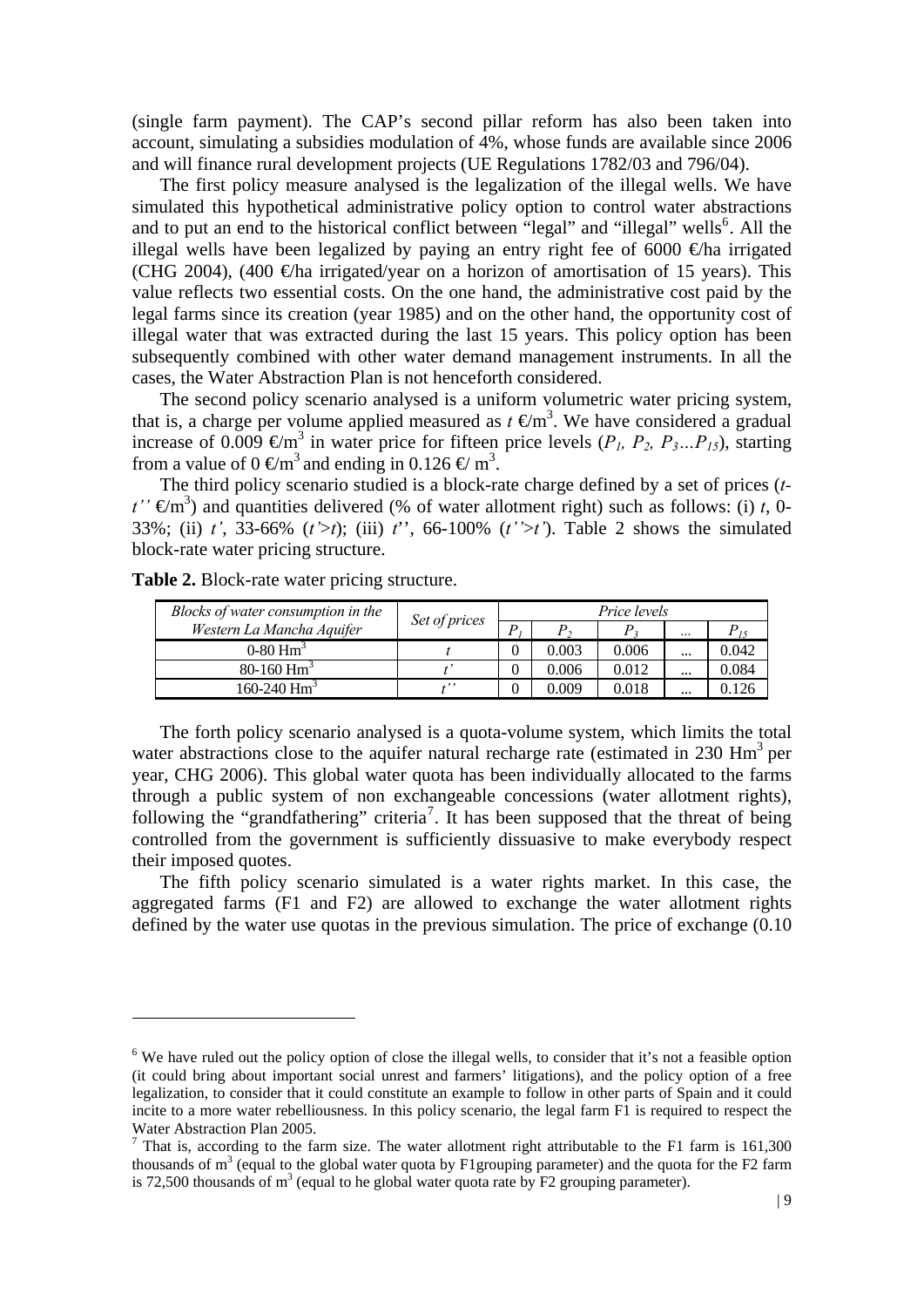$\epsilon/m^3$ ) has been chosen between the dual values of water obtained from the prior model<sup>[8](#page-9-0)</sup>. We have supposed 5% of transaction  $costs<sup>9</sup>$  $costs<sup>9</sup>$  $costs<sup>9</sup>$ .

### **6. Results and discussions**

### **6.1. The open access problem: policy option for legalizing the illegal wells**

 Simulations show that current water abstractions in the Western La Mancha aquifer (407.2 Hm<sup>3</sup>) are greatly exceeding the natural recharge rate from the aquifer (230 Hm<sup>3</sup>), in spite of the limit imposed on the "legals"  $(213.4 \text{ Hm}^3)$  according to the current Water Abstraction Plan (CHG, 2005b) (see table 4). Almost half of the total abstractions  $(193.8 \text{ Hm}^3)$ , which is equivalent to 84% of the Natural Recharge Rate of the aquifer, are consumed in an irregular way.

 This situation, as pointed out in the first part of this article, produces important ecological and hydrologic problems as well as important social conflicts between farmers. Results indicate that the "aggregated illegal farm" F2 (where water consumption is limited only by its extraction costs) uses almost double amount of water per surface  $(3,230.61 \text{ m}^3/\text{ha})$  than the "aggregated legal farm" F1 that comply with the quota system imposed by the River Basin Authority  $(1,610.10 \text{ m}^3/\text{ha})$ . Furthermore, the "aggregated illegal farm" F2 obtains twice as many income per hectare  $(1,268.51 \text{ fta})$ than the "aggregated legal farm" F1 (607.72  $\in$ ha).

 Table 4 summarizes the current situation in the Western La Mancha aquifer and shows the main results obtained from the simulated "legalization policy".

| Index                                             |            | <b>Current situation</b><br>(baseline scenario) |              | <b>Simulated</b><br>(legalization of illegal wells) |           |              |  |
|---------------------------------------------------|------------|-------------------------------------------------|--------------|-----------------------------------------------------|-----------|--------------|--|
|                                                   | F1         | F2                                              | <b>Total</b> | F1                                                  | F2        | <b>Total</b> |  |
| Farm income (thousand of $\Theta$                 | 80,545.66  | 76,110.87                                       | 156,656.53   | 80,545.66                                           | 43,904.72 | 124,450.38   |  |
| Unit farm income $(\Theta$ ha)                    | 607.72     | 1,268.51                                        | 812.56       | 607.72                                              | 731.75    | 646.17       |  |
| Public revenue (thousand of $\oplus$              | 598.24     | 0.00                                            | 598.24       | 598.24                                              | 14,928.44 | 15,526.68    |  |
| Unit public revenue $(\Theta$ ha)                 | 4.50       |                                                 | 4.50         | 4.50                                                | 248.80    | 80.24        |  |
| Public expenditure (thous. of $\Theta$ )          | 13,609.76  | 1,637.24                                        | 15,246.99    | 13,609.76                                           | 3,225.37  | 16,835.13    |  |
| Unit public expenditure $(\in$ ha)                | 102.68     | 27.29                                           | 79.31        | 102.68                                              | 53.76     | 87.52        |  |
| Water consumption<br>(thousand of $m3$ )          | 213,400.00 | 193,836.64                                      | 407,236.6    | 213,400.00                                          | 120,718.1 | 334,118.10   |  |
| Unit water consumption<br>$(m^3/ha)$              | 1,610.10   | 3,230.61                                        | 2,112.46     | 1,610.10                                            | 2,011.97  | 1,734.68     |  |
| Pumping cost $(\Theta m^3)$                       | 0.069      | 0.085                                           | 0.079        | 0.069                                               | 0.081     | 0.076        |  |
| Cropping pattern (%)                              | 100.00     | 100.00                                          | 100.00       | 100.00                                              | 100.00    | 100.00       |  |
| Rain-fed crops                                    | 40.70      | 18.18                                           | 33.71        | 40.70                                               | 36.09     | 39.27        |  |
| Irrigated cereals<br>$\qquad \qquad \blacksquare$ | 13.85      | 0.00                                            | 9.56         | 13.85                                               | 0.00      | 9.56         |  |
| Vegetables<br>$\overline{\phantom{0}}$            | 15.00      | 40.00                                           | 22.75        | 15.00                                               | 20.33     | 16.65        |  |
| Irrigated vineyard<br>÷,                          | 25.00      | 40.00                                           | 29.65        | 25.00                                               | 40.00     | 29.65        |  |
| Set-aside                                         | 5.45       | 1.82                                            | 4.33         | 5.45                                                | 3.58      | 4.87         |  |

**Table 4.** Effects of the legalization of illegal wells *versus* current situation.

*Note:* In all the cases, the water demand in the aggregated farm F1 have to respect the Water Abstraction Plan of the Guadiana River Basin Authority (2005b).

1

<span id="page-9-0"></span><sup>&</sup>lt;sup>8</sup> Any price situated between the value of 0,04  $\epsilon$ m<sup>3</sup> (water dual value of the "aggregated legal farm" F1) and the value of 0,15  $\epsilon$ m<sup>3</sup> (water dual value of the "aggregated illegal farm" F2) constitute a potential price of exchange.

<span id="page-9-1"></span><sup>9</sup> Consequently, the price obtain by the seller will be only 0.095  $\epsilon$ m<sup>3</sup>.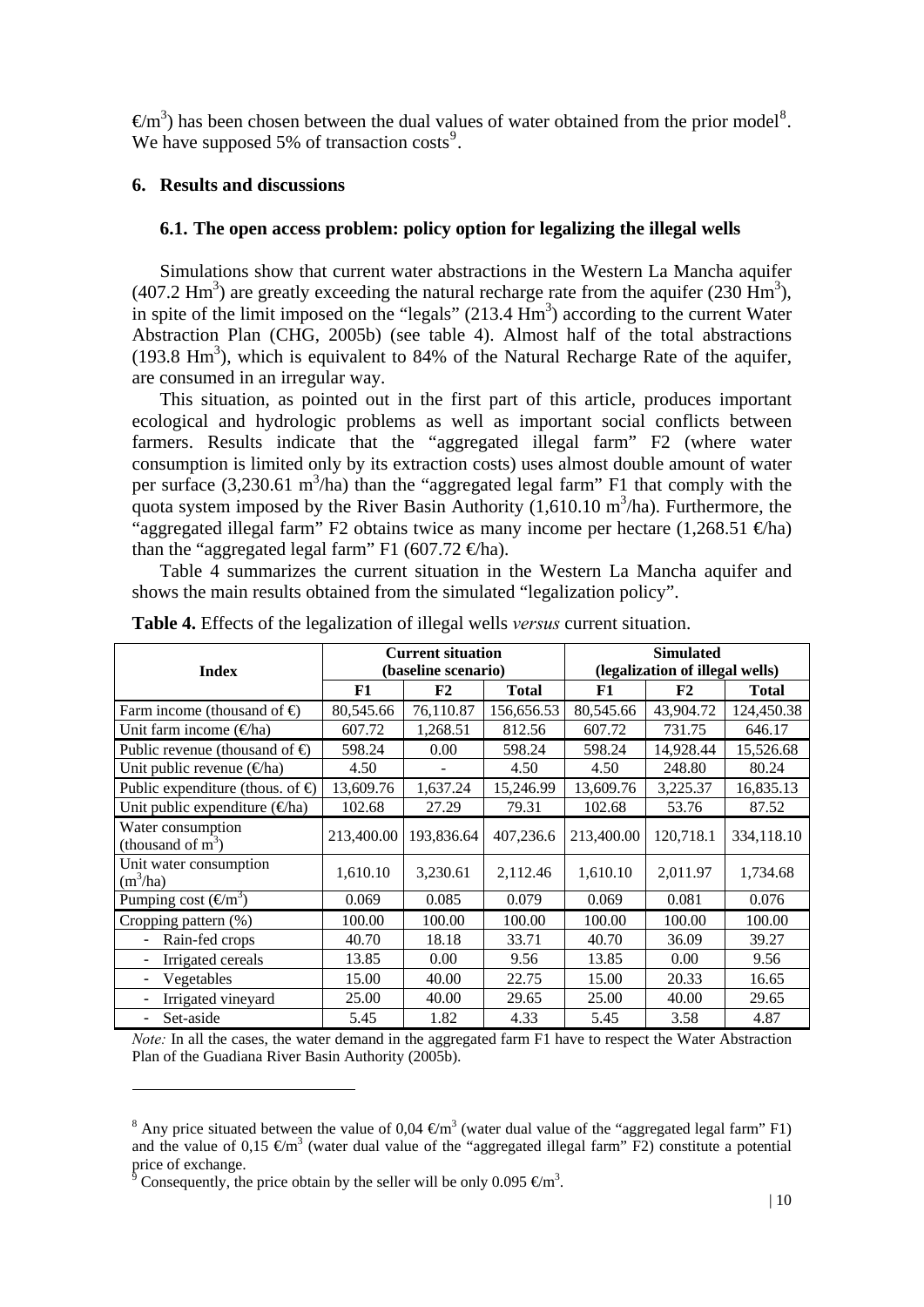When this policy option is applied, the situation for the "aggregated legal farm" F1 doesn't change. For the "aggregated illegal farm" F2, the payment of this entry right bring about 42.31% of income loss (from 1,268.5  $\oplus$  ha to 731.7  $\oplus$  ha), and have a decisive influence in the strategies that farmers will adopt, inducing farmers to reduce irrigated surface and to save  $37.7\%$  of the water used (from 3,230.6 m<sup>3</sup>/ha to 1,610  $m^3/ha$ ). The implementation of this policy option will tend, therefore, to make equal the farms performance, more similar unit water consumption and unit income than the baseline situation between the two farms selected, contributing in a very significant way to minimize the farmer's litigations and to balance the public budget. Nevertheless, on the point of view of an ecological approach, the upshots show that the formula adopted will not be enough to recover the aquifer and the wetlands associated. Aggregated results at sub-basin level indicate that the legalization of the illegal wells under these conditions reduce global water consumption to  $334.12$  Hm<sup>3</sup> (saving of 18%), what is in spite 45% higher than the natural recharge rate of the Western La Mancha aquifer.

 Henceforward, different complementary tools of water management will be added to incite a correct rationalisation in the use of groundwater in order that extractions do not surpass the desired target of  $230 \text{ Hm}^3$  necessary to recover the aquifer. This means reducing the current water consumption by  $43.5\%$  (from  $407.2$  Hm<sup>3</sup> to  $230$  Hm<sup>3</sup>).

#### **6.2. Water pricing systems**

1

 The establishment of water pricing systems is one of the most widely economic instruments used for water regulation (Ward *et al.* 2002; Johansson *et al.* 2002; Agudelo 2001, Sumpsi *et al.* 1998; Varela-Ortega *et al.* 1998; Rosegrant *et al.* 2002; Chohin-Kuper *et al.* 2003, Molle *et al.* 2005). Figure 3 shows the results of the application of uniform volumetric and block-rate water prices on water demand at sub-basin level. Figure 4 shows the water demand curves of the aggregated farms when water pricing systems are applied $10$ .

**Figure 3.** Water demand with a uniform volumetric and block-rate water pricing system in the Western La Mancha Aquifer.



*NRR:* Natural Recharge Rate of the Western La Mancha Aquifer. *P1&P2:* Uniform volumetric and block-rate water prices when water demand is equal to the NRR of the aquifer.

<span id="page-10-0"></span><sup>&</sup>lt;sup>10</sup> Demand curves corresponding to the block-rate pricing system, have been represented based on the equivalent medium tariffs instead block-rate prices.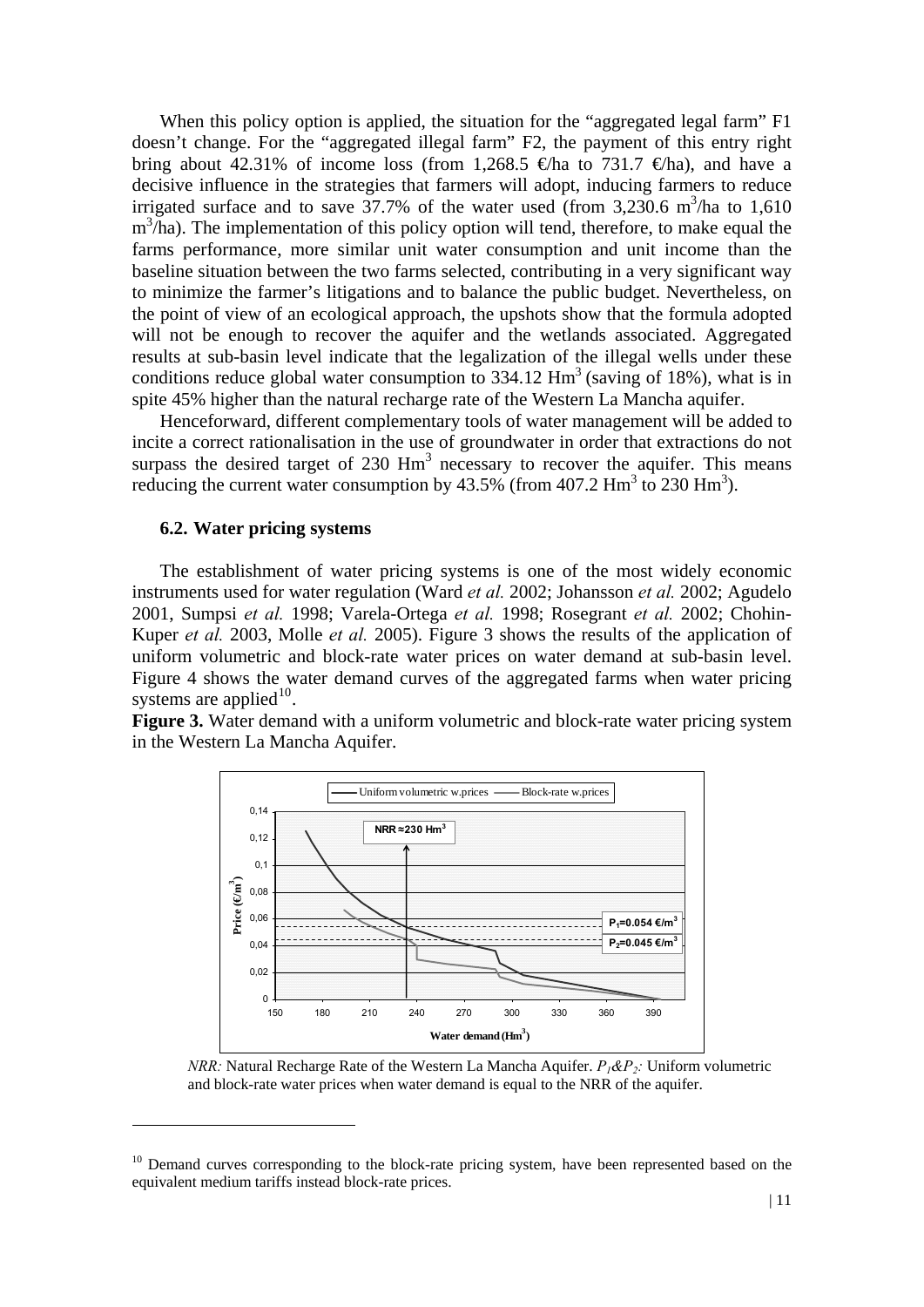**Figure 4.** Water response curves with a uniform volumetric and block-rate water pricing system in the two aggregated farms of the Western La Mancha aquifer.



 $WD_{f1}$ & $WD_{f2}$ : Water demand (m<sup>3</sup>/ha) in the aggregated farm F1 and F2, when the global water consumption is equal to the Natural Recharge Rate  $(230 \text{ Hm}^3)$ .

Figures 3 and 4, shows that the lower water demand curve corresponds in all cases to the block-rate water pricing system. That is, to save a determined level of water, higher prices are needed in the uniform volumetric system than in the block-rate system. Figure 3 shows that to reduce the total water extractions of the Western La Mancha aquifer up to a medium level compatible with its natural recharge rate (NRR), it will be necessary to apply a block-rate charge equivalent to 0.045  $\epsilon$ m<sup>3</sup>, whereas with the uniform volumetric pricing system, water price must increase up to 0.054  $\epsilon$ m<sup>3</sup>. These pricing levels are included in the different values that have been considered in several studies carried out in other Spanish irrigation areas, which indicates that with prices between 0.04-0.06  $\epsilon \text{m}^3$  all cost will be recovered, and in some cases even the environmental ones linked to the resource (Sumpsi *et al.* 1998, Gómez-Limón *et al.* 2004, Berbel *et al.* 2004, Iglesias *et al.* 1998, Mejías *et al.* 2004, Varela-Ortega *et al.* 2006).

At these pricing levels, total water consumption is close to the natural recharge rate of the aquifer, 234.1  $\text{Hm}^3$  if we are talking of block-rate pricing system, 233.8  $\text{Hm}^3$  in the case of uniform volumetric pricing system, of which and considering approximately a medium value, 131.6  $\text{Hm}^3$  (about 993 m<sup>3</sup>/ha) are used for the "aggregated farm" F1 and the rest 102.3 Hm<sup>3</sup> are consumed by the "aggregated farm" F2 (about 1,705 m<sup>3</sup>/ha) (see figure 4). In an uniform volumetric pricing system, both farms must pay 0.054  $\epsilon$ m<sup>3</sup> for the aforementioned water consumed. With block-rate pricing system, the amount of water consumed is priced at different levels according to the different block-rates of the pricing system, so the "aggregated farm" F1 will pay 0.027 €/m3 for the first 56.2 Hm3 consumed and  $0.054 \text{ } \text{Im}^3$  for the next 75.4 Hm<sup>3</sup>. The equivalent price that corresponds to this water consumption level for the "aggregated farm" F1 is 0.042  $\epsilon/m^3$ . The "aggregated farm" F2 will pay 0.027  $\text{€m}^3$  for the first 23.7 Hm<sup>3</sup>, and 0.054  $\text{€m}^3$  for the next 78.6 Hm<sup>3</sup>, with a total equivalent price of 0.048  $\epsilon$ m<sup>3</sup>. It is important to remark that none of the farms reaches a water consumption level of 0.081  $\epsilon \text{m}^3$ , that corresponds to the last block-rate of the block-rate pricing system.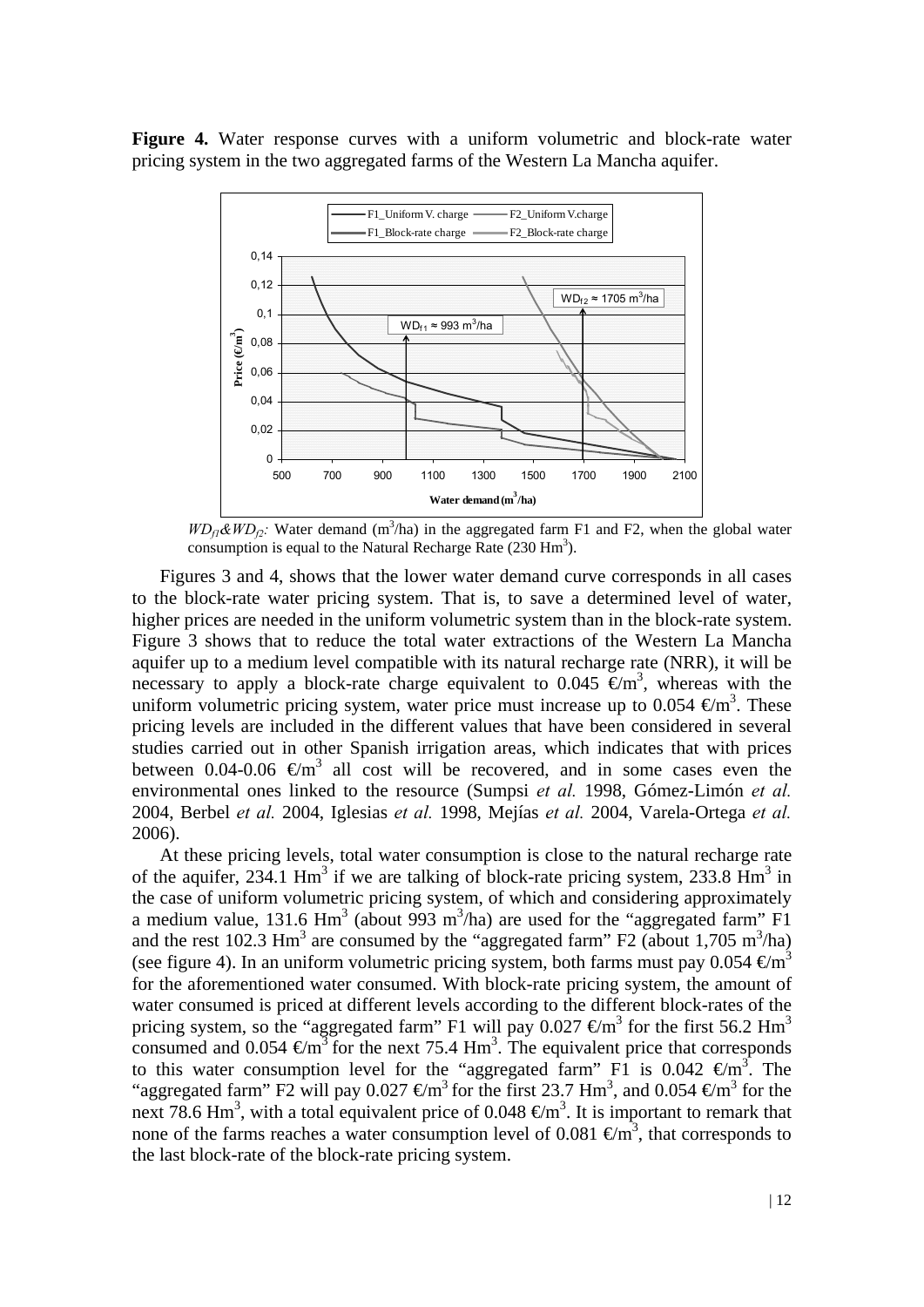In both cases, the water demand responses are very different according to the farm analysed. As we can see in the figure 4, the aggregated farm F2 shows a much more stressed inelastic trend than the aggregated farm F1. This situation can be explained if we focus the attention on the structural farm characteristics as well as the different strategies followed by the farmers. The introduction of progressive water prices induces farmers to change the production techniques and the irrigation systems, as well as to switch strategies to less water-intensive crops, leading to an extension of the growing study area. In the "aggregated farm" F2, these adaptative techniques are strongly limited due to their small size, very intensive and very crop diversified<sup>[11](#page-12-0)</sup>. We can emphasize that when water prices are increased, intensively-irrigated but highly profitable crops (such as potatoes, peppers or melons) tend slightly to diminish slightly. This inelastic demand response results, when water tariffs reach the rate that allow reduce water consumption to the natural recharge rate  $(0.054 \text{ } \text{€m}^3 \text{ with an uniform volumetric water})$ pricing system, or 0.048  $\epsilon$ m<sup>3</sup> with a block-rate water pricing system), in water use reductions of 15% (from 2,011.97 m<sup>3</sup>/ha to 1,705 m<sup>3</sup>/ha) that face higher income losses (about 20.2% and 18.7%, from 731.75  $\oplus$  ha to 583.77 and 594.45  $\oplus$  ha, in the case of uniform volumetric and block-rate water pricing, respectively), a result widely found in the literature. (See figure 4 and table 5).

On the contrary, the bigger and more extensive aggregated farm F1 presents a more flexible adaptation to change. In this case, the establishment of progressive water prices induces farm F1:

- First (at water tariffs between 0-0.027  $\epsilon$ m<sup>3</sup> with a uniform volumetric scheme, or 0-0.015  $\text{Em}^3$  with a block-rate scheme), to diminish the crops that are not very intensive in water (such as wheat grown with sprinkler irrigation).
- Second (at water tariffs between 0.027-0.036  $\epsilon$ m<sup>3</sup> with a uniform volumetric scheme, or 0.017-0.020  $\epsilon \text{m}^3$  with a block-rate scheme) to change water-intensive horticulture (such as potatoes) to other specialized vegetables, such as peppers and melons, the latter a low-water-demanding and lucrative adapted crop in the area that is grown with drip irrigation.
- Finally (at water tariffs between 0.036-0.054  $\text{\textsterling}m^3$  with a uniform volumetric scheme, or 0.020-0.042  $\epsilon \text{m}^3$  with a block-rate scheme), to reduce the intensivelyirrigated growing area (vegetables) and to increase non-irrigated barley surface.

The adoption of these strategies, permit farm F1 to reduce used water volume and to absorb increased water use costs without drastically reducing its farm income. This explains why, when prices rise to the desired target of 0.054  $\vec{\epsilon}$ m<sup>3</sup> (uniform volumetric scheme) or 0.042  $\text{€m}^3$  (block-rate scheme), water use is reduced by 52% (from 2,065.87  $m<sup>3</sup>/ha$  to 993 m<sup>3</sup>/ha), whereas farm income is only reduced by 24.2 % and 22.3 % (from 607.88  $\oplus$ ha to 460.46 and 471.92  $\oplus$ ha) with uniform volumetric and block-rate water prices, respectively. (See figure 4 and table 5).

The results obtained indicate that there is an inverse relationship between water demand elasticity and income loss. Furthermore, we can see that income loss follows a direct relationship with the revenue collected by the government, specially the inelastic segments of the water demand curves, since the revenue is equivalent to the water cost increase that the farmer bears as consequence of the pricing policy. Thus, high water saving levels at low price rates account for low income loss and low revenues collected by the water management agency in the flexible farm F1 with high demand elasticity.

1

<span id="page-12-0"></span> $11$  It is remarkable that the 40% of the surface is occupied by irrigated vineyards, an evergreen crop not easily replaceable from one year to the next. de un año para otro.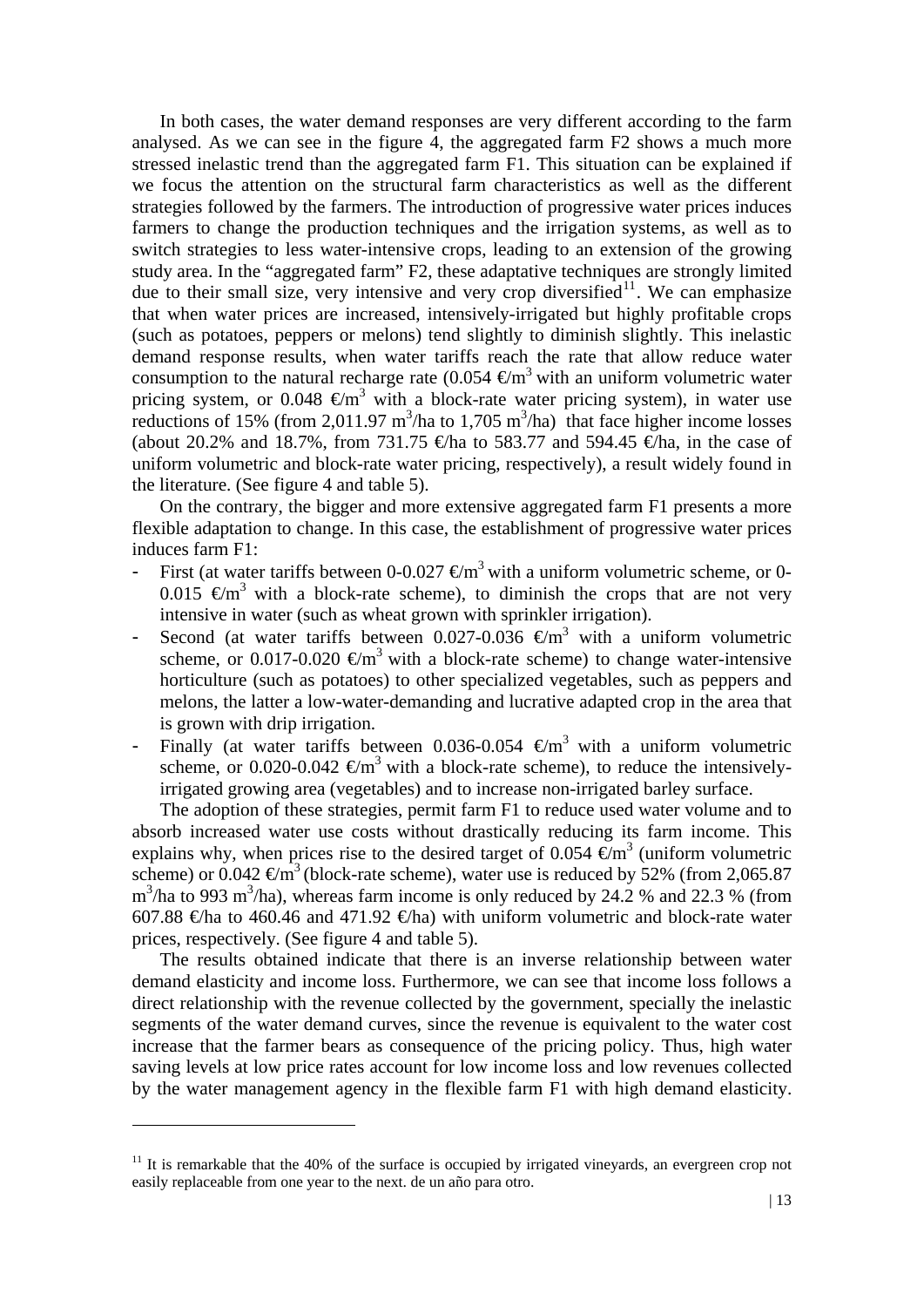On the contrary, in the more rigid farm F2 we can see that low water saving levels at low-medium price rates concur with high income loss and large public revenue. The trend in the public expenditure, strongly conditioned by the strategies followed by the farmers, differs also between farms The other founding of water prices increases the rain-fed-growing area in F2 that was dedicated to horticulture crops before (with no right to agricultural financial assistance from the CAP), thus produces an increase of the public associated expenditure (from 50.75 to 60.29  $\oplus$ ha). On the contrary, the public expenditure relative to the farm F1 is reduced when the water prices increase (from 143.11 to 90.22  $\epsilon$ ha), because the increase of the public expenditure, produced by an extension of the rain-fed-growing area is proportionally smaller than the saving of the public expenditure that entails the reduction of the land dedicated to cereals in irrigated land (with higher agricultural financial assistance) (see table 5). In any case, applying pricing policies, net public expenditure, associated to the farm F1 decreases and net public revenue associated to farm F2 increases.

 These relations between water demand elasticity, income loss and public revenue are however more evident with a volumetric pricing system than with a block-rate pricing system. The uniform volumetric system is against farmers interests, since a volume rate is charged no matter how much is consumed by the farmer; nevertheless it is the best system to collect public funds.

 It is necessary to clarify that the results obtained indicate that for the desired level of water saving, that which reduces the total number of water extractions to levels compatible with the natural recharging of the aquifer, there is not much difference in income loss between the two pricing systems. The same results have been obtained in other studies that have been made of different irrigated areas of Spain, which indicate that for higher saving levels, uniform volumetric and block-rate systems are quite similar in respect of income loss.(Sumpsi *et al.* 1998, Varela-Ortega *et al.* 1998).

In table  $\overline{5}$  we can observe that with the same level of water consumption, that the uniform volumetric pricing system produces a slightly higher income loss than the block-rate pricing system, (1.5% and 2% in farms F1 y F2) but it also provides greater collections for the water agencies (11.46 y 10.68  $\oplus$  ha in farms F1 y F2). For a certain water saving level, the public expenditure does not change (same crop distribution), which is the reason that the net public expenditure is also less (greater net public revenue) with the volumetric system than with the block-rate pricing system (the net public expenditure for farm F1 will be a 11.46  $\bigoplus$  fa smaller, and the net public revenue for farm F2 will be a 10.68  $\bigoplus$  fa greater).

Table 5, shows for all simulated policy scenarios (included the current situation), farmer's income, income collected by the water agencies, public expenditure related to the PAC aids and net public expenditure.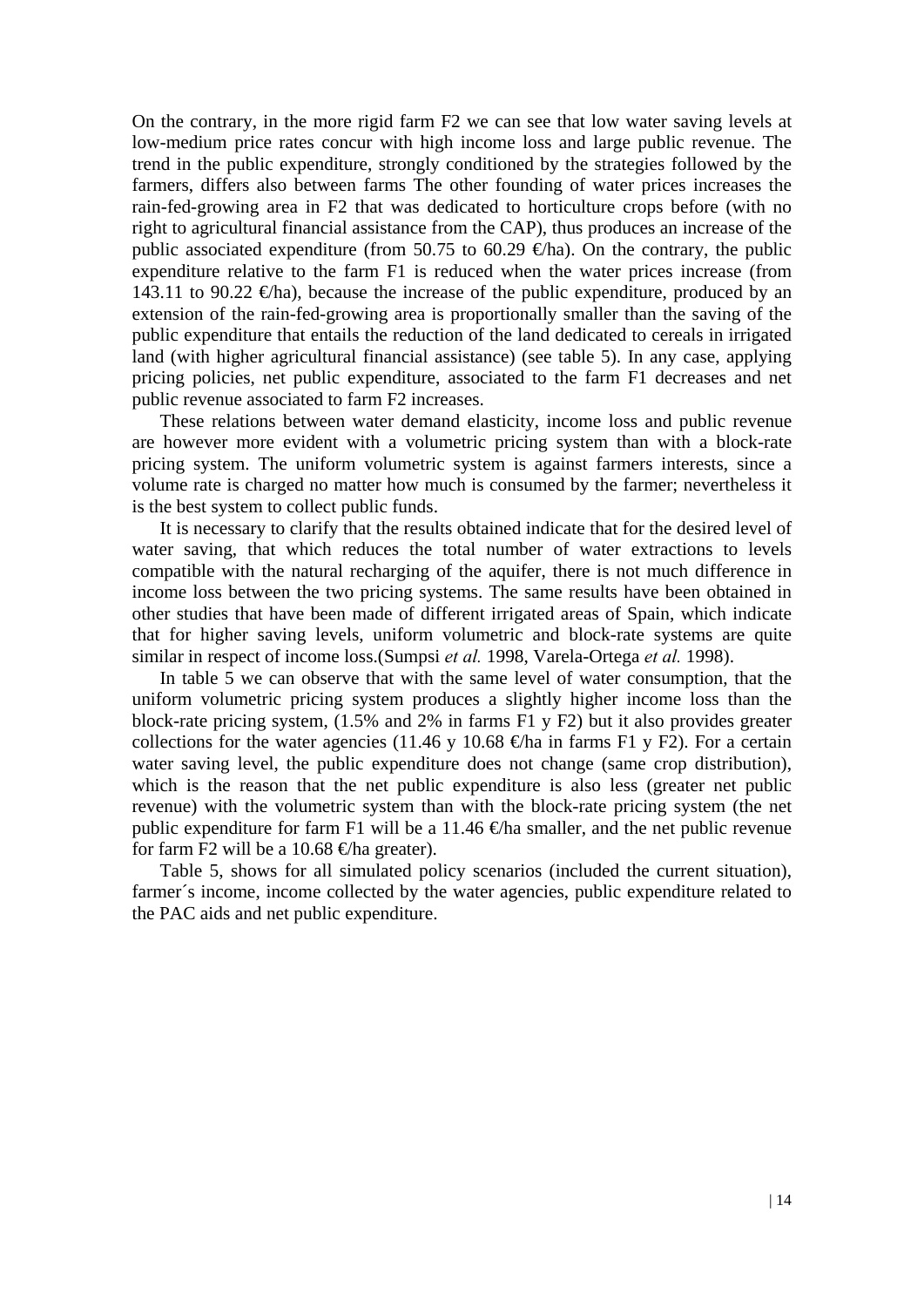| <b>Policies</b>                                                                            | <b>Farmers' income</b><br>$\left( \Theta$ ha) |          | <b>Public revenue</b><br>$(\Theta$ ha) |        | <b>Public expenditure</b><br>$\Theta$ ha |       | Net public<br>expenditure $(\Theta$ ha) |                |
|--------------------------------------------------------------------------------------------|-----------------------------------------------|----------|----------------------------------------|--------|------------------------------------------|-------|-----------------------------------------|----------------|
|                                                                                            | F1                                            | F2       | F1                                     | F2     | F1                                       | F2    | F1                                      | F <sub>2</sub> |
| Baseline <sup>(*)</sup>                                                                    | 607.72                                        | 1,268.51 | 4.50                                   |        | 102.68                                   | 27.29 | 98.18                                   | 27.29          |
| Legalization <sup>(**)</sup><br>$(WAP \text{ is not})$<br>considered, only<br>area tariff) | 607.88                                        | 731.75   | 4.50                                   | 248.80 | 143.11                                   | 53.75 | 138.61                                  | $-195.05$      |
| Uniform V.w.p<br>$(P=0.054 \text{ }\epsilon/m^3)$                                          | 460.46                                        | 583.77   | 58.17                                  | 321.66 | 90.22                                    | 60.29 | 32.05                                   | $-261.37$      |
| Block-Rate w.p<br>$(P_1 = 0.042 \text{ E/m}^3)$ .<br>$P_2 = 0.048 \text{ E/m}^3$           | 471.92                                        | 594.45   | 46.71                                  | 310.98 | 90.22                                    | 60.29 | 43.51                                   | $-250.68$      |
| Water use<br>quotas                                                                        | 568.75                                        | 541.38   | 4.50                                   | 197.92 | 85.27                                    | 70.98 | 80.77                                   | $-126.94$      |
| Water rights<br>market                                                                     | 536.78                                        | 624.64   | 4.50                                   | 228.30 | 90.03                                    | 60.70 | 85.53                                   | $-167.60$      |

**Table 5.** Effects on the private and public sector of the application of different policy options in the two representative farms of the western La Mancha aquifer.

(\*) This baseline scenario corresponds to the current situation mentioned before. The parameters indicated are a summary of the ones shown in table

(\*\*)These results correspond with those shown in table 5. The results shown here correspond only with those shown in table 5 (in the "simulated legalization of the illegal wells") for farm F2. In this case, farm F1 is not under obligation to comply with the Water Abstraction Plan, thus results for this farm and for the aggregated are different. This situation corresponds with the price level L1 (P=0  $\epsilon$ m<sup>3</sup>) in the uniform volumetric and block-rate water pricing system. Their results are shown in this table in order to make the comparison between the two pricing systems easier, however the comparative analysis with the other water policy scenarios (water use quotas and water rights market) will be always made respect the baseline situation.

 P, is the uniform volumetric price which a water consumption equal to the natural recharge rate of the aquifer is reached. P1& P2, are the volumetric price equivalents for the F1 and F2 farms, with which a water consumption levels similar to the natural recharge rate of the aquifer are also reached.

#### **6.3. Water use quotas**

1

The quota system simulated in this research limits the global water consumption in the Western La Mancha Aquifer to 233.8 Hm<sup>3</sup>/year (close to the recharge rate of the aquifer stipulated in 230  $\text{Hm}^3$ ) <sup>[12](#page-14-0)</sup>. Following "grandfathering" criteria and in accord with the grouping parameter this global quota has been individually distributed between F1 and F2 farms. Results show that each farm consumes the total of its quota, 161.3  $\text{Hm}^3$  (1,217.61 m<sup>3</sup>/ha) are used by the "aggregated farm" F1 and 72.5  $\text{Hm}^3$  (1,208.4) m3 /ha) are used by the "aggregated farm" F2.

In previous sections (water pricing scenarios) it can be verified that with environmental sustainability prices, farm F2 has a higher water consumption per surface than farm F1 (1,705 and 993  $\epsilon$ m<sup>3</sup> respectively). This can be explained because F2 farm presents a higher willingness to pay, which allows it to accede voluntarily to a higher volume of resources. When individually quotas are assigned, water consumption per surface is equalized. Comparing these results with the reference situation, it can be observed that the quota-volume system strongly penalizes the farm F2, which must

<span id="page-14-0"></span><sup>&</sup>lt;sup>12</sup> The global water consumption  $(233.8 \text{ Hm}^3)$  has been matched with the volume of water used when applying a volumetric price of 0.054  $\epsilon$ m<sup>3</sup> (see section 6.2), in order to make the compared analysis between the different management instruments easier.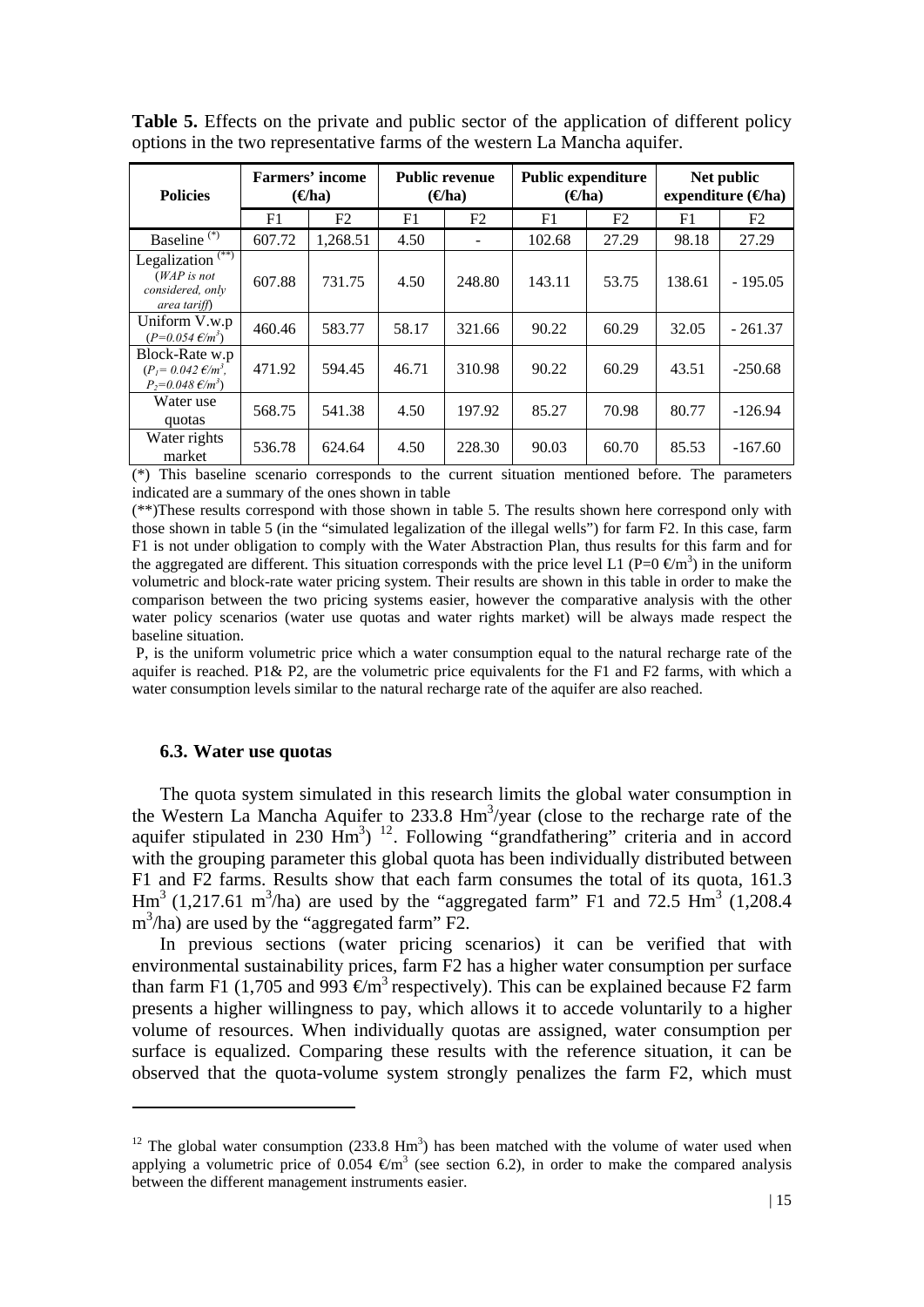reduce a 62.6% its water consumption (from 3,230.61 m<sup>3</sup>/ha to 1,208.4 m<sup>3</sup>/ha) opposite to the 24.38% of reduction that undergo farm F1 (from 1,610.10 m<sup>3</sup>/ha to 1,217.61)  $m<sup>3</sup>/ha$ ) to fulfil as well with the environmental restrictions. With the pricing systems, the reductions are of 47.2% (from 3,230.61 to 1,705 m<sup>3</sup>/ha) in farm  $\overline{F2}$  and of 38.33 % (from 1,610.10 to 993  $\oplus$ ha) in farm F1 (see table 5)

Strategies adopted by farmers to reduce the volume of water used, follow the general trend consisting in replacing those horticultural crops that are most water intensive with cereals not requiring irrigation, especially barley. However, it is important to emphasize that in the intensive farm F2 some horticultural crops, such as potatoes, have been abandoned.

As shown in table 5, the quota-volume system is the water management instrument that produces, with regards to reference scenario and farm F2, the highest income loss (57%, of 727.13  $\epsilon$ ha), the lowest amount collected by public water agencies (197.92)  $(\epsilon h a)^{13}$  $(\epsilon h a)^{13}$  $(\epsilon h a)^{13}$ , the highest public expenditure in agricultural subsidies (70.98  $\epsilon h a$ ) and the lowest net public revenue (126.94  $\oplus$ ha). It is worth mentioning that with the use of pricing policies income loss is lower, 54% (from 1,268.51 to 583.77  $\oplus$ ha) when a uniform volumetric pricing system is applied and a 53 % (from 1,268.51 to 594.45  $\oplus$ ha) when a block-rate pricing system is used. The same analysis carried out for the more flexible large farm F1 indicates that to comply with the assigned quota, this farm would have only to sacrifice a 6.4% of its income (38.97  $\oplus$ ha). Unlike farm F2, the establishment of water prices would produce higher loss income, from 24.2% and 22.3% with the uniform volumetric system and block-rate system respectively. Therefore, the quota system is presented as the instrument that least penalizes the farmers income and public expenditure (85.27  $\in$ ha) for F1 farm. However, the net public expenditure doesn't decrease very much since the income collected by the water agency doesn't increase with respect to the situation we are referring to.

#### **6.4. Water rights market**

1

 Water rights markets are more flexible instruments for water management than the control systems analyzed before. Usually, they promote economic growth and reduce social stress, since the resource is being used for more valuable purposes due to concessions agreed on by all parties. (Kemper 2002, Kemper *et al.* 2006, Garrido *et al.*, 2007).

 The water rights market simulated in this research makes reference to a system where two agents (in this case, farms F1 and F2) are authorized to exchange their extractions rights, voluntarily negotiating the exchange conditions. It corresponds to an intra-sectorial market (agrarian sector), which has been geographically limited to the area of the Western La Mancha aquifer and physically, as the total groundwater use of 233.8  $\text{Hm}^3$ . The quotas assigned for farms  $\overline{F1}$  and  $\overline{F2}$  in the previous section (161.38) and  $72.5$  Hm<sup>3</sup> respectively), constitute the initial distribution of property rights before water market system comes into operation. For this reason, although the free exchange of water is allowed, the global natural recharge rate of the aquifer is respected.

The dual water values obtained when a quota system is applied, delimit the potential price range of exchange. As shown in table 6, any price between 0.04 y 0.15  $\epsilon \text{m}^3$  will

<span id="page-15-0"></span><sup>&</sup>lt;sup>13</sup> The public income received from farm F2 corresponds with what will be collected with the legalization, that is the entry right by hectare irrigated, plus what is collected with the present pricing system. The public revenue referring to farm F1 concerns exclusively what is obtained with the present pricing system.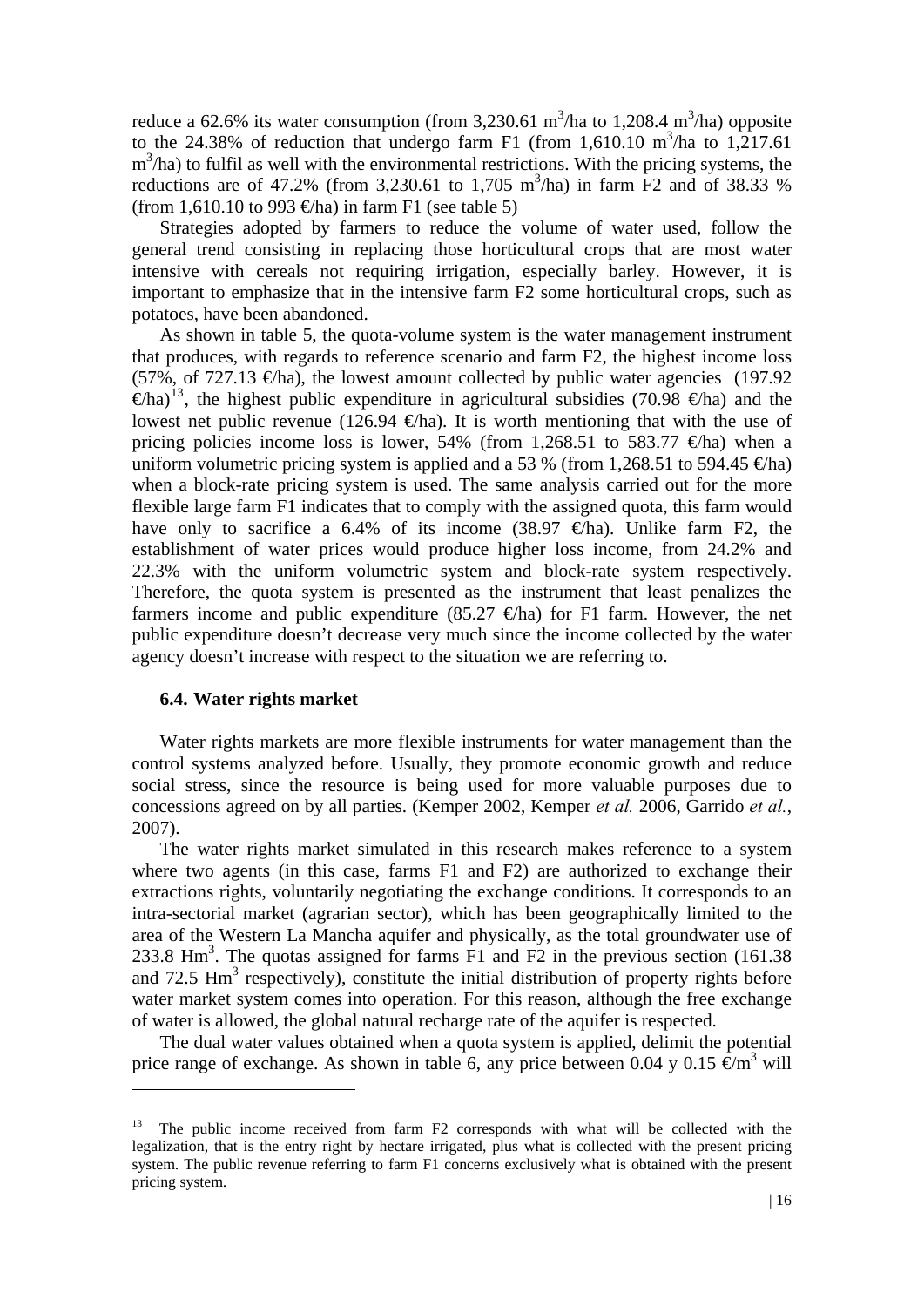incite a theoretical exchange since the global utility increases. The aggregated farm F1 will have interest to sell it's rights, because the water price of exchange is higher to the opportunity cost of the resource (what it is willing to pay to get an additional unit of water), whereas farm F2 will have interest to buy rights, because the price of water is lower than what it is willing to pay. However, only the market prices between 0.06 and 0.011  $\epsilon$ m<sup>3</sup> will produce real exchanges when providing mutual profits to both farms.

| Price of the<br>exchange<br>$(\boldsymbol{\in} \mathbf{m}^3)$ | Global utility gain<br>regarding the water quota<br>system (thousand of $\bigoplus$ |          | Utility gain per farm<br>regarding water quota<br>system (thousand of $\bigoplus$ | Water rights market |                              |  |
|---------------------------------------------------------------|-------------------------------------------------------------------------------------|----------|-----------------------------------------------------------------------------------|---------------------|------------------------------|--|
|                                                               |                                                                                     | F1       | F <sub>2</sub>                                                                    | Theoretical         | Real                         |  |
| $0.04 - 0.05$                                                 |                                                                                     |          |                                                                                   |                     |                              |  |
| 0.05                                                          | $+1,896$                                                                            | $-4$     | $+1,901$                                                                          | <b>OUI</b>          | NON: F1 leaves<br>the market |  |
| $0.06 - 0.11$                                                 |                                                                                     |          |                                                                                   |                     |                              |  |
| 0.06                                                          | $+1,882$                                                                            | $+273$   | $+1,608$                                                                          | <b>OUI</b>          | <b>OUI</b>                   |  |
| 0.11                                                          | $+1,810$                                                                            | $+1,630$ | $+179$                                                                            | <b>OUI</b>          | <b>OUI</b>                   |  |
| $0.12 - 0.15$                                                 |                                                                                     |          |                                                                                   |                     |                              |  |
| 0.12                                                          | $+1,795$                                                                            | $+1,895$ | $-100$                                                                            | <b>OUI</b>          | NON: F2 leaves<br>the market |  |

**Table 6.** Water rights market whit potential exchange prices.

In order to analyze the cost-effectiveness of the water market system and compare it with the other management instruments, the balance price finally chosen has been of 0.10  $\text{Em}^3$ . The results obtained indicate that at this price level, the aggregated farm F1 sells  $28.7 \text{ Hm}^3$  to the aggregated farm F2. Water consumption, once the transaction is finished, is of 132.68  $\text{Hm}^3$  (1,002 m<sup>3</sup>/ha) for the farm F1 and 101.12 Hm<sup>3</sup> (1,685.3)  $m<sup>3</sup>/ha$ ) for the farm F2, what means a reduction of the water volume extracted per farm with respect to the reference situation of the  $37.77\%$  (608.1m<sup>3</sup>/ha) and of 47.83%  $(1,545.31 \text{ m}^3/\text{ha})$  respectively (see table 5).

This reduction of the amount of water used which is necessary to comply with the environmental requirements, shows values quite close to the ones obtained by the pricing policies simulated before, stimulating changes in the farm strategies that also follow very similar trends. If these results are compared with the ones obtained in previous sections, it can be observed that the quota market is the system (after pricing systems) that most penalizes water consumption and produce the most extensive use of land farm F1. On the contrary, the water market is the one that, after the water use quota system, least penalizes water consumption and the irrigated crops in farm F2. In both cases, the water market assumes an intermediate position between pricing systems and quota system.

With regard to the income received by the farmers, the water market is the one of the instruments that least erodes the farm rents. As shown in table 5, the income of farm F1 decreases a 11.67% (70.94  $\oplus$ ha) with regards to the reference situation, more than 6.4 % produced by the water use quota system, but lower than the income coming from the pricing systems (24.2 and 22.3 %). It is worth remembering that although this farm receives income related to the saled rights, it also has to assume the transaction costs of the operation estimated to be 5% of the sale price, which is equivalent to a loss of 142.6 thousand of  $\epsilon$  of the sale value. However farm F2 will receive, the net amount corresponding to the exchange price. The income loss that this farm must assume to preserve the aquifer is about the 50.76% (from 1,268.51 to 624.64  $\in$ ha), the lowest in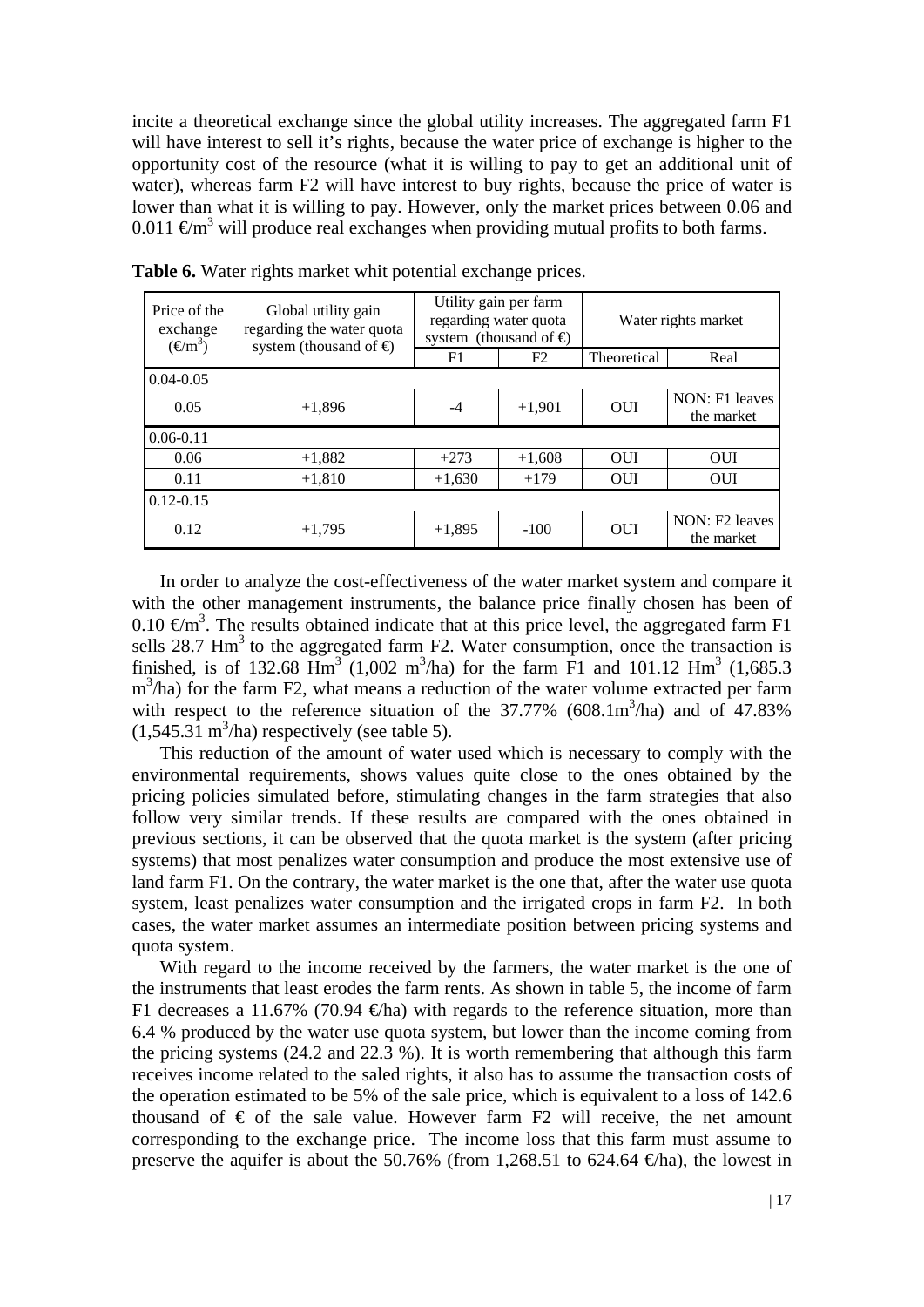comparison with other management simulated instruments. Public expenditure assigned to PAC aids, is similar to the expenditure invested with the pricing system, however the revenues collected are smaller. As shown in table 5, net public expenditure for farm F1  $(85.53 \text{ } \text{€}$ ha) is the highest of all the management instruments analyzed

## **7. Cost-effectiveness analysis**

 Cost-effectiveness analysis has been used to identify the most cost-effective option for achieving a pre-set objective or criterion (Turner *et al.*, 2004). This approach is strongly recommended (as opposed to cost-benefit analysis) in this study because the environmental benefits produced by a global reduction of water abstractions are very difficult to asses. It consists in comparing the social net costs of the different simulated policy options that comply with the same physical aim of reducing the global water extractions of the aquifer to reach the natural recharge rate of the aquifer, estimated to be  $230 \text{ Hm}^3$ .

 Social net costs have been calculated as the algebraic sum of the private costs and public costs related with each policy measurement (following Vatn *et al.* 1999; Schou *et al.* 2000; Seeman *et al.* 2006, Varela-Ortega 2007). Private costs represent the net income loss of the farmers. They cover the costs related to the changes in croppingpattern and resources use, taxes and subsidies. Public costs represent the amount of money paid (subsidies) o received (taxes) by the government when the policy systems have been implemented.

Table 7 indicates the private and public costs of each management instrument simulated with respect to the reference situation (baseline), as well as net global social costs at sub-basin level (the Western La Mancha aquifer).

|                               | Water policy option                            |                                                            |                     |                               |  |  |  |
|-------------------------------|------------------------------------------------|------------------------------------------------------------|---------------------|-------------------------------|--|--|--|
| Index                         | Uniform V.w.p<br>$(P=0.054 \text{ } \infty^3)$ | <b>Block-Rate w.p</b><br>$(P'=0.045 \text{ } \text{Gm}^3)$ | Water use<br>quotas | <b>Water rights</b><br>market |  |  |  |
| Private cost $(\Theta$ ha)    | 315.25                                         | 303.82                                                     | 253.66              | 249.71                        |  |  |  |
| Public cost $(\epsilon)$ ha)  | $-135.54$                                      | $-124.31$                                                  | $-60.08$            | $-69.46$                      |  |  |  |
| Net social cost $(\oplus$ ha) | 179.71                                         | 179.51                                                     | 193.57              | 180.25                        |  |  |  |
| $Range^{(*)}$                 |                                                |                                                            |                     |                               |  |  |  |

**Table 7.** Net social cost of the water policies simulated in the Western La Mancha aquifer.

*(\*)* The simulated management instruments have been ranked from 1 to 4, from the least to the greatest social costs.

 *P&P', volumetric prices* (P, is the equivalent price) that reduce the volume of water extracted to the optimum desired level.

As shown in table 7, the most cost-effective instrument is the block-rate water pricing system (ranked 1) because it allows reaching the objective with the lowest social cost (179.51  $\in$ ha). The uniform volumetric water pricing system (ranked 2) produces a social cost of 179.71  $\oplus$ ha. Results show that a price of 0.054  $\oplus$ m<sup>3</sup> produces the highest private costs (325.25  $\oplus$ ha) but also the highest public benefits (135.54  $\oplus$ ha). The water rights market policy is ranked in third position (social cost of 180.25). It produces the lowest private cost (249.71  $\oplus$ ha). Finally, the water use quota system is ranked in forth position. This management instrument produces the highest net social cost (193.57  $\oplus$ ha) and the lowest public benefits (60.08  $\bigoplus$ ha).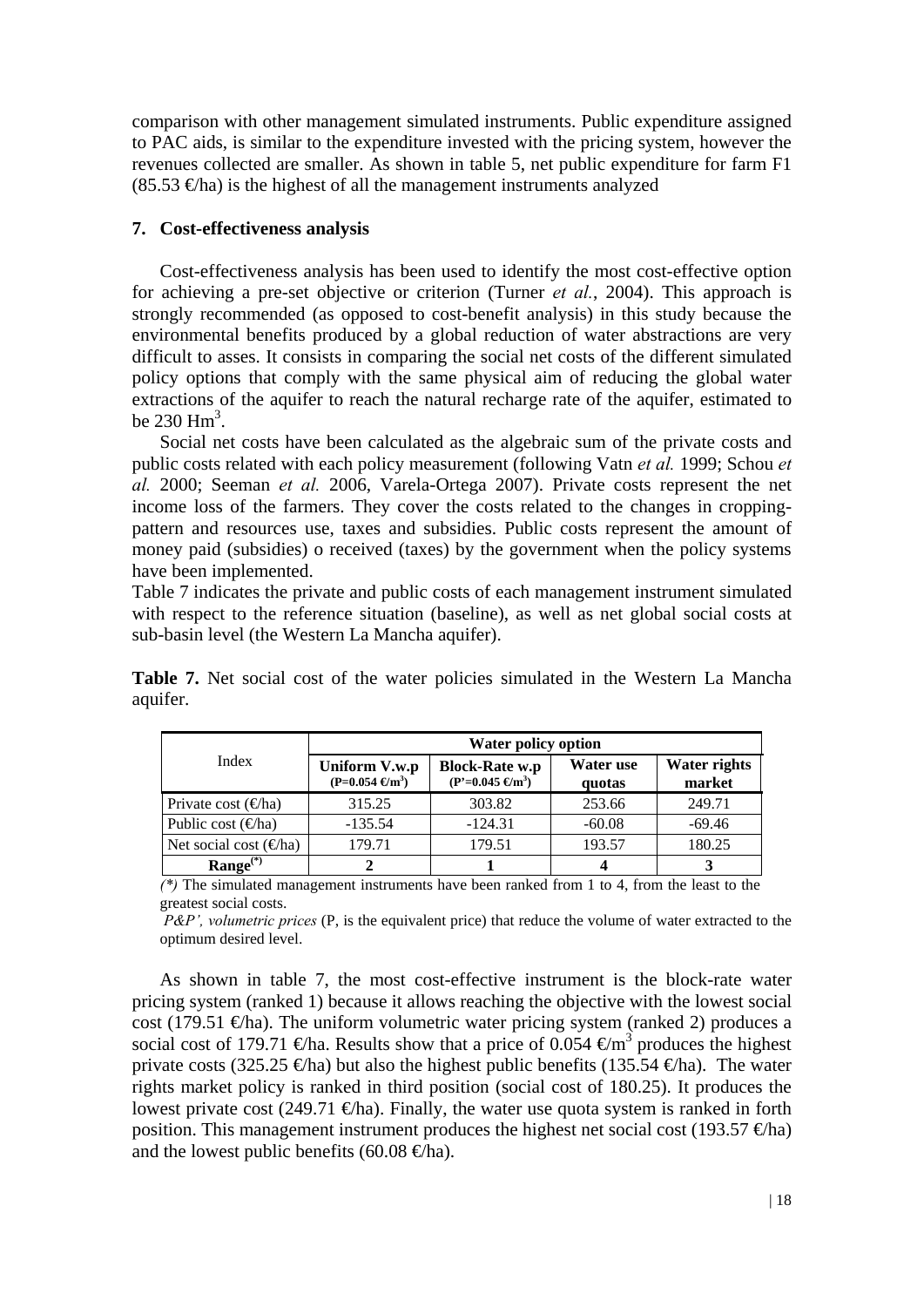## **8. Concluding remarks**

- Based on the results we can conclude that controlling illegal water mining is a necessary condition but it is not sufficient to recover the aquifer. This policy option will contribute to reduce conflicts and social unrest among irrigators, establishing the basis for cooperation among economic agents, but this option will not decrease the volume of water extracted to the optimum desired level. Consequently, other measures will be necessary for an effective water management in this area.
- Water policies implanted must consider the agronomic and structural characteristics of the studied region (according to the article 9 of the FWD) since the aggregated results at sub-basin level can hide important divergences at farm level. The blockrate water pricing scheme (ranked 1) seems the most cost-effective system to reach the goal of aquifer sustainability but will entail important income losses in those farms with less flexible cropping patterns, (such as vineyards) and could therefore put at risk the viability of these farms. On the contrary, the quota system (ranked 4) has the highest social cost but induces lower income losses to the farmers. The water rights markets are situated in between (ranked 3), casting doubts about the superiority of these instruments for an efficient assignment of water among users under certain conditions. This can be explained because a perfect market requires that a certain number of important hypothesis be respected, which is not the case in our model (second rank solutions): (a) the initial property rights distribution is not neutral, since farm F2 have paid a legalisation price to enter the market; (b) buyers and sellers are not numerous, with only one buyer (farm F1) and only one seller (farm F2); (c) transaction costs could have been included in the model and their effect could be larger than expected.
- Therefore, we cannot conclude that a unique water conservation policy instrument will be the best overall solution for all types of holdings and farmers that will respond to efficiency as well as to equity considerations. It seems reasonable to make a combination of the proposed tools, such as water pricing plus the establishment of a quota system.
- Aggregated results at basin level show that social cost is not very different across policy options, ranking for a maximum of 194  $\oplus$ ha in the quota system to 179  $\oplus$ ha for the block-rate tariff. For high water saving levels, the two types of water tariffs (volumetric and block-rate) produce similar results especially in relation to income loss. The establishment of a quota system or a water market lead also to similar social cost. This reflects that the initial distribution of quotas (property rights), based on the "grandfathering" criteria, is close to the optimum.
- The choice of a political instrument will require the carrying out of additional studies where other criteria, not considered in this research, should be taken into consideration, such as long term recurrent costs, agreement of users, institutional capacity (administration, monitoring and enforcement) and the transaction costs related to the implementation of the selected policy measures. Along these lines, it seems advisable for the region of the Upper Guadiana Basin to promote the integration of agricultural policies and water policies to develop sustainable agricultural systems (cross compliance measures) and the protection of water bodies according to the principles of the WFD and the new CAP.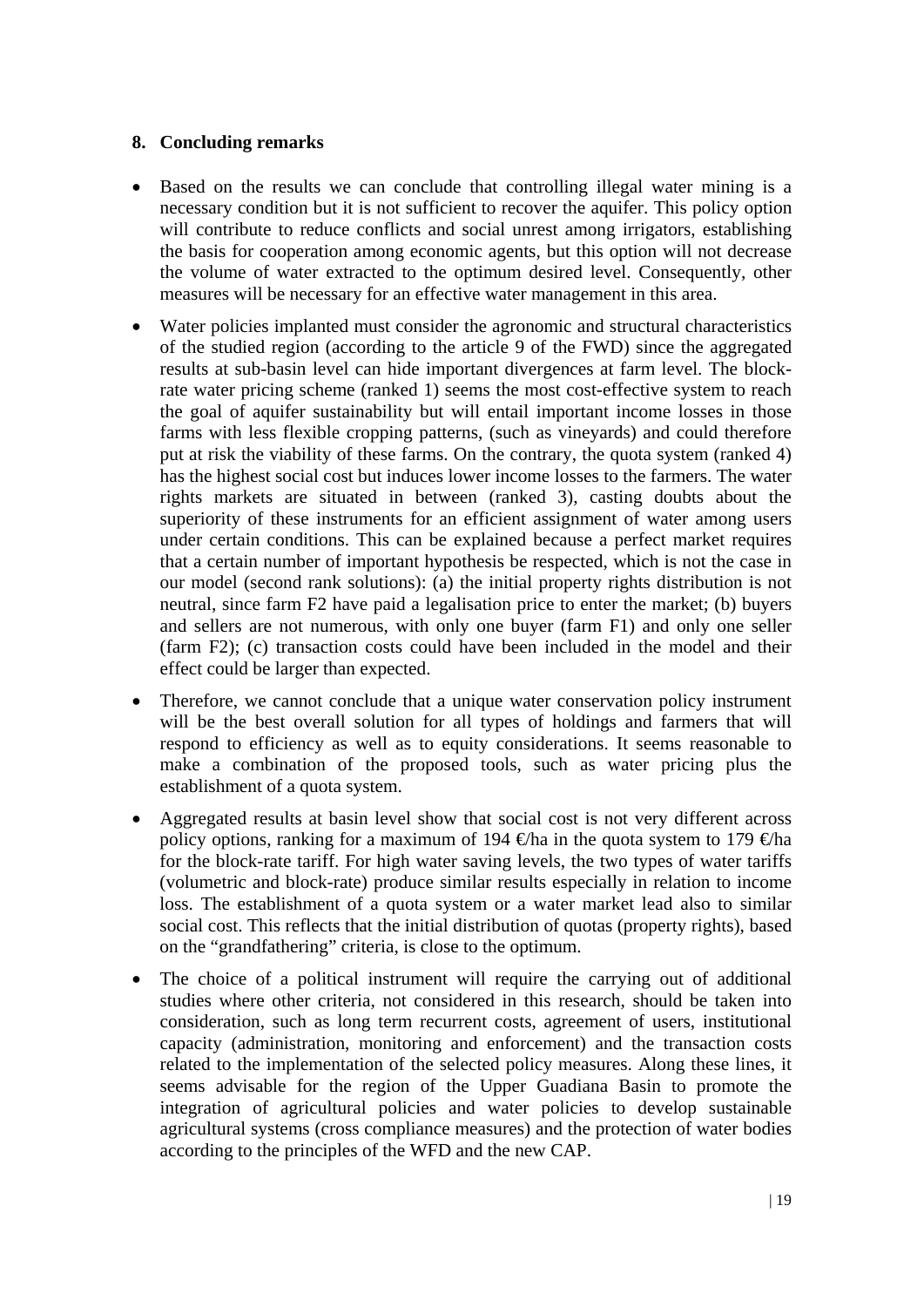#### **Acknowledgements**

The authors wishes to acknowledge the EU project NEWATER (New Approaches to Adaptive Water Management under Uncertainty) (nº: FP6-2003-GLOBAL-2- SUSTDEV-6.3.2 – 511179-2) (2005-2009) and the Spanish project SEJ2005-25755-E: "Análisis de la gestión integrada del agua en la agricultura: efectos socio-económicos, ambientales e institucionales", for co-finance this research.

#### **References**

- Abbas, K., R. Mahjoubi, G. Flichman (2005) . Impacts des formules tarifaires binômes sur le système irrigué de la basse vallée de la Medjerda (Tunisie). Séminaire Euro-Méditerranéen, WADEMED : Instruments économiques et modernisation des périmètres irrigués dans les pays de la méditerranée. Du 21 au 25 novembre. Sousse. Tunisie.
- Agudelo, J. (2001). The economic valuation of water: Principles and methods, Value of water research report series No. 5, IHE, Delft.
- Anderson, T., O.Burt and D. Fractor (1981). Privatizing groundwater basins: a model and applications. In Water Rights: Scarce Resource Allocation, Bureaucracy, and the Environmnet. T. Anderson, Cambridge.
- Baldock, D., J. Dwyer, J.M. Sumpsi, C. Varela-Ortega, H. Caraveli, S. Einschütz, and J.-E. Petersen (2000) The Environmental Impacts of Irrigation in the European Union. Report to the European Commission. European Commission., Brussels.
- Berbel, J. and C. Gutiérrez (2004). (eds). *Sustainability of European Irrigated Agriculture under Water Framework Directive and Agenda 2000.* Sixth Framework Programme, European Commission, Córdoba.
- Brown, G., Jr., and Deacon, R., 1972, Economic optimization of a single-cell aquifer, Water Resources Research, v. 8, p. 557-564.
- Brozovic N., D.Sunding and D. Zilberman (2006). On the spatial nature of the groundwater pumping externality. American Agricultural Economics Association. 2006 Annual meeting, July 23-26, Long Beach, CA
- Buckwell, A. and Hazell, P. (1972), «Implications of Aggregation Bias for the Construction of Static and Dynamic Linear Programming Supply Models», Journal of Agricultural Economics, Vol. 23, pp. 199-134.
- Burt, O.R., R.G. Cummings and J.W. MacFarland (1977). Defining upper limits to groundwater development in the arid west. *American Journal of Agricultural Economics* (December), 59(5):943-947.
- CHG (Confederación Hidrográfica del Guadiana) (2005a). Plan Especial del Alto Guadiana: borrador del documento de directrices. CHG, Ciudad Real.
- CHG (Confederación Hidrográfica del Guadiana) (2005b). Régimen de explotación para el año 2006 de la unidad hidrogeológica de la mancha occidental y de un perímetro adicional de la unidad hidrogeológica de la sierra de altomira. CHG, Ciudad Real.
- CHG (Confederación Hidrográfica del Guadiana) (2006). Plan Especial del Alto Guadiana. Documento de Síntesis. CHG, Ciudad Real.
- Chohin-Kuper, A., T. Rieu and M. Montginoul (2003), Water policy reforms: Pricing water, cost recovery, water demand and impact on agriculture. Lessons from the Mediterranean experience, paper presented at Water Pricing Seminar, Agencia Catalana del Agua and World Bank Institute, Barcelona, 30 June-2 July.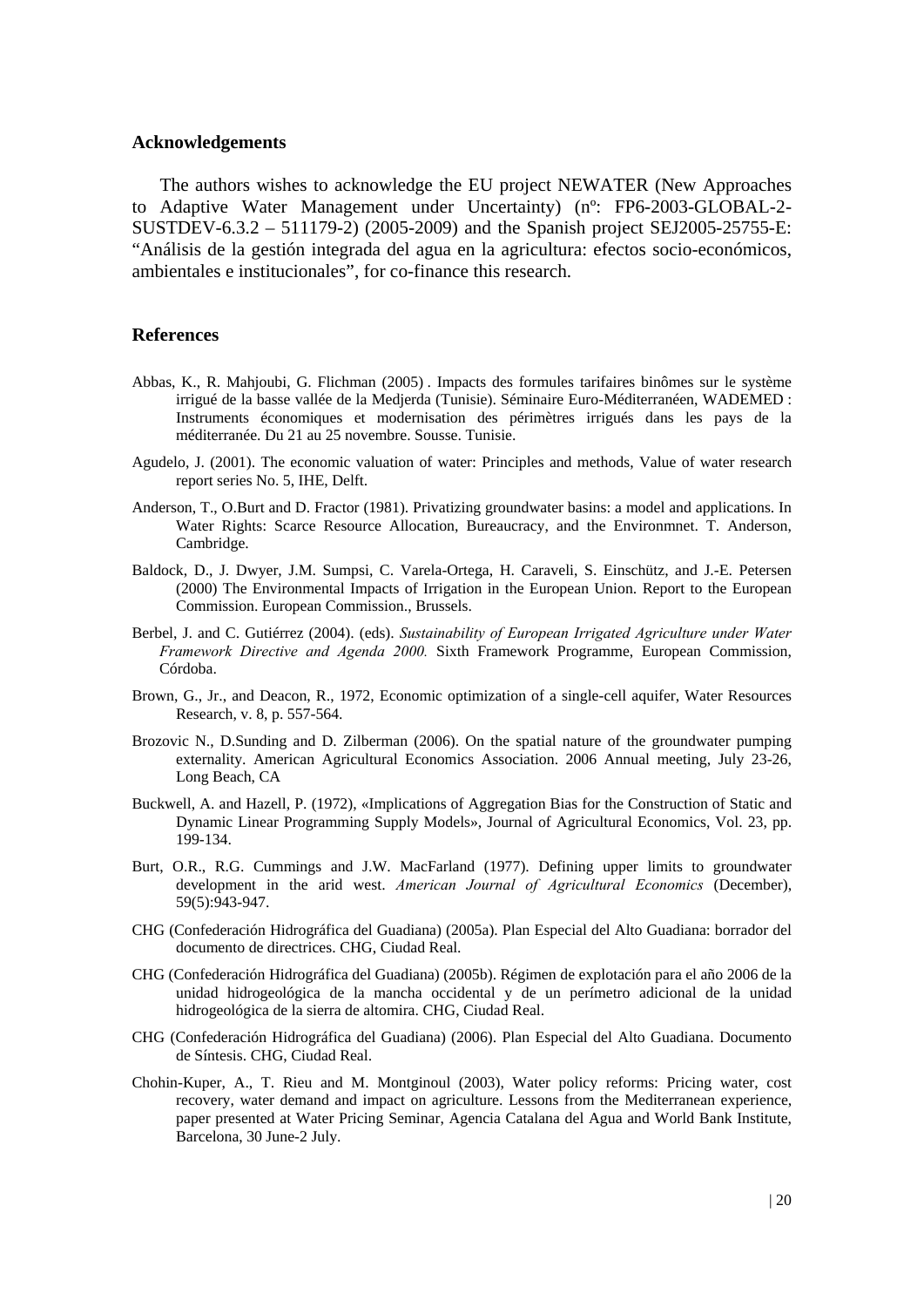- Coleto C., Martínez-Cortina L. and Llamas R., 2003. Conflictos entre el desarrollo de las aguas subterráneas y la conservación de los humedales: la cuenca alta del Guadiana. Fondation Marcelino Botín. Ed. Mundi Prensa. 352 p.
- De la Hera A, 2003. Caracterización de los humedales de la cuenca alta del Guadiana. Dans: Coleto C., Martinez-Cortina L. et Llamas MR. (eds). Conflictos entre el desarrollo de las aguas subterráneas y la conservación de los humedales. Fondation Marcelino Botín. Ed. Mundiprensa. Madrid. Pp. 165-196
- Deybe D., (1994), « Vers une agriculture durable Un modèle bio-économique », CIRAD, Paris, 193 p.
- EU (European Union) (2000). Water Framework Directive: Directive 2000/60/EC of The European Parliament and of The Council of 23 October 2000 establishing a framework for Community action in the field of water policy.
- Garrido, A. and J. Calatrava (2007). Recent and future trends in water charging and water markets. In: Garrido, A. and M.R. Llamas (eds) Water policy in Spain. Issues in Water Resource Policy. Resources for the Future Press, Washington DC.
- Gisser M. and D. Sánchez (1980). Competition versus optimal control in groundwater pumping. *Water Resources Research*, 16:638-642.
- Gisser, M., 1983, Groundwater: focusing on the real issue, *Journal of Political Economy*, 91: 1001-1027.
- Gomez-Limón, J.A. and L. Riesgo (2004). Irrigation water pricing: differential impacts on irrigated farms. *Agricultural Economics*, 31: 47-66.
- Hardin G. (1968). The tragedy of the commons. *Science*, 162. Pp 1243-1248.
- Hazell P.B.R. and R.D. Norton (1986). Mathematical programming for economic analysis in agriculture, New York, Macmillan Publishing Co, 400 p.
- IES (Instituto de Estadística de Castilla La Mancha) (2006). Estadísticas estructurales. [www.ies.jccm.es](http://www.ies.jccm.es/)
- Iglesias E. (2002). La gestión de las aguas subterráneas en el acuífero Mancha Occidental. *Economía agraria y recursos naturales*, 2:69-88.
- Iglesias E., A. Garrido, J.M. Sumpsi and C. Varela-Ortega (1998), Water demand elasticity: implications for water management and water pricing policies, contributed paper presented at the V World Congress of the International Association of Environmental and Resource Economics, Venice.
- INE (Instituto Nacional de Estadística) (1999). Censo agrario.
- Johansson, R.C., Y. Tsur, T. Roe, R. Doukkali and A. Dinar. (2002), Pricing Irrigation Water: A Review of Theory and Practice, *Water Policy* 4, pp. 173-199.
- Kemper, K. E. 2002. Markets for Tradable Water Rights. Focus 2020. IFPRI Washington, D.C., USA.
- Kemper, K., S. Foster, H. Garduño, M. Nanni and A. Tuinhof. Instrumentos económicos para la gestión del agua subterránea: usar incentivos para mejorar la sustentabilidad. In: Gestión sustentable del agua subterránea: conceptos y herramientas. Serie de notas informativas, nota 7. GW-MATE, programa asociado a la GWP, Banco Mundial.
- Llamas M.R. (2005). Lecciones aprendidas entres décadas de gestión de las aguas subterráneas en España y su relación con los ecosistemas acuáticos. González-Bernaldez Lectura 2005. Universidad Autónoma de Madrid, Spain, 66 p.
- Llamas, M.R. and P. Martínez-Santos (2006). Significance of the "Silent Revolution" of intensive groundwater use in World water policy. In: Rogers, P.P., M.R. Llamas and L. Martinez-Cortina (eds): *Water crisis: Myth or Reality*. Marcelino Botin Water Forum 2004. London: Taylor and Francis plc: 163-180
- Martinez-Cortina L., 2003. Marco hidrológico de la cuenca alta del Guadiana. Dans: Coleto C., Martinez-Cortina L. et Llamas MR.(eds). Conflictos entre el desarrollo de las aguas subterráneas y la conservación de los humedales. Fondation Marcelino Botín. Ed. Mundiprensa. Madrid. Pp. 3-68.
- Martínez-Santos P (2007). Hacia la gestión adaptable del acuífero de la Mancha Occidental. PhD dissertation. Facultad de Ciencias Geológicas. Universidad Complutense de Madrid. 383p.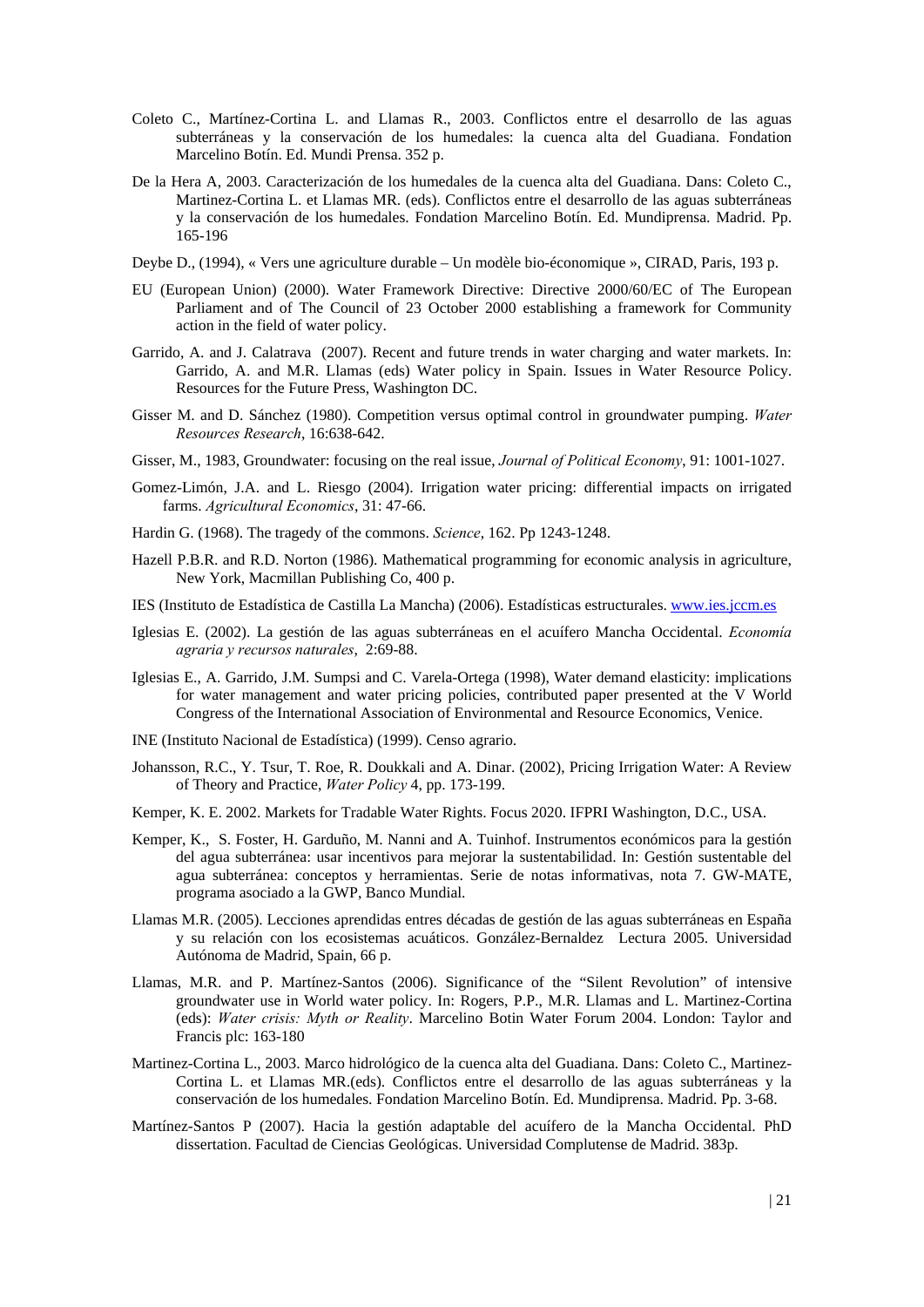- McKean, M.A. (2000). Common property: What it is, what is it good for, and what makes it work. In Gibson, C.C., M.A. Mckean, and E. Ostrom (eds). *People and forests: Communiites, institutios and governance*. MIT Press, Cambridge, Massachusets, pp: 27-55.
- Mejías, P., C. Varela-Ortega and G. Flichman (2004). Integrating agricultural policies and water policies under water supply and climate uncertainty. Water Resources Research. Vol. 40, N°7 (W07S03, doi:10.1029/2003 WR002877).
- Milliman, J.W. (1956). Commonality, the price system and use of water supplies. *The Soutern Journal*, 22:426-439.
- MIMAM (Ministerio de Medio Ambiente) (2006) Parques nacionales. Madrid ([http://reddeparquesnacionales.mma.es](http://reddeparquesnacionales.mma.es/))
- Molle, F., J. Berkoff and R. Barker (2005). Irrigation Water Pricing Policy in Context: Exploring the Gap between Theory and Practice. Presentation in the workshop: Comprehensive Assessment of Water Management in Agriculture. IWMI. Montpellier, France (6-10 June 2005)
- Ostrom, E. (1990). Governing the commons: the evolution of institutions for collective action. Cambridge University Press, Cambridge, UK.
- Ostrom, E., J. Burger, C.B. Field, R.B. Norgaard, and D. Policansky (1999). Revisiting the commons: local lessons, global challenges. *Science*, 284 (5412): 278-288.
- Provencher B. (1993). A private property rights regime to replenish a groundwater aquifer. *Land Economics*, 73(4):325-340.
- Provencher B., and O. Burt (1993). The externalities associated with the common property explotaition of groundwater. *Journal of environmental economics and management*, 24: 139-158.
- Provencher B., and O. Burt (1994). A Private Property Rights Regime for the Commons: The Case for Groundwater. *American Journal of Agricultural Economics*, 76(4):875-888.
- Rosegrant, M., X. Cai and S. Cline (2002), *World Water and Food to 2025: Dealing with Scarcity*, International Food Policy Research Institute (IFPRI), Washington, D.C.
- Rubio, S.J. and B. Casino (2001). Competitive versus efficient extraction of a common property resource: the groundwater case. *Journal of Economics Dynamics and Control*, 25:117-1137.
- Schou, J.S., Shop, E., Jensen, J.D., 2000. Integrated agri-environmental modelling: a cost-effectiveness analysis of two nitrogen tax instruments in the Vejle Fjord watershed, Denmark. *Journal of Environmental Management,* 58:199–212.
- Schuyt, K.D. (2005). Economic consequences of wetland degradation for local populations in Africa. Ecological Economics, 53:177-190.
- Seeman, J., G.Flichman, A. Scardigno, P.Steduto (2006). Analysis of nitrate pollution control policies in the irrigated agriculture of Apulia Region (Southern Italy): A bio-economic modelling approach. *Agricultural Systems*. 11 p.
- Shah, T., D. Molden, R. Sakthivadivel and D. Seckler (2000). The global groundwater situation: Overview of opportunities and challenges, Research report, Colombo: International Water Management Institute (IWMI).
- Sorisi C. (2006). Public participation and institutional analysis. Assessing he role of system dynamic models in the case study of the Upper Guadiana Basin in Spain. These of MSc Water science, policy and management. Oxford University. 78 p.
- Sumpsi, J.M., A. Garrido, M. Blanco, C. Varela-Ortega and E. Iglesias (1998), *Economía y política de gestión del agua en la agricultura*, Ed. Mundi-Prensa-MAPA, Madrid.
- Turner, K., S. Georgiou, R. Clark, R. Brouwer, and J. Burke (2004) Economic valuation of water resources in agriculture. From the sectoral to a functional perspective of natural resource management. FAO Water reports nº 27. Rome: Food and Agriculture Organization of the United Nations.
- UE (European Union) (2003). Council Regulation (EC) No. 1782/2003 of 29 September 2003, *Establishing common rules for direct support schemes and establishing certain support schemes for farmers.*